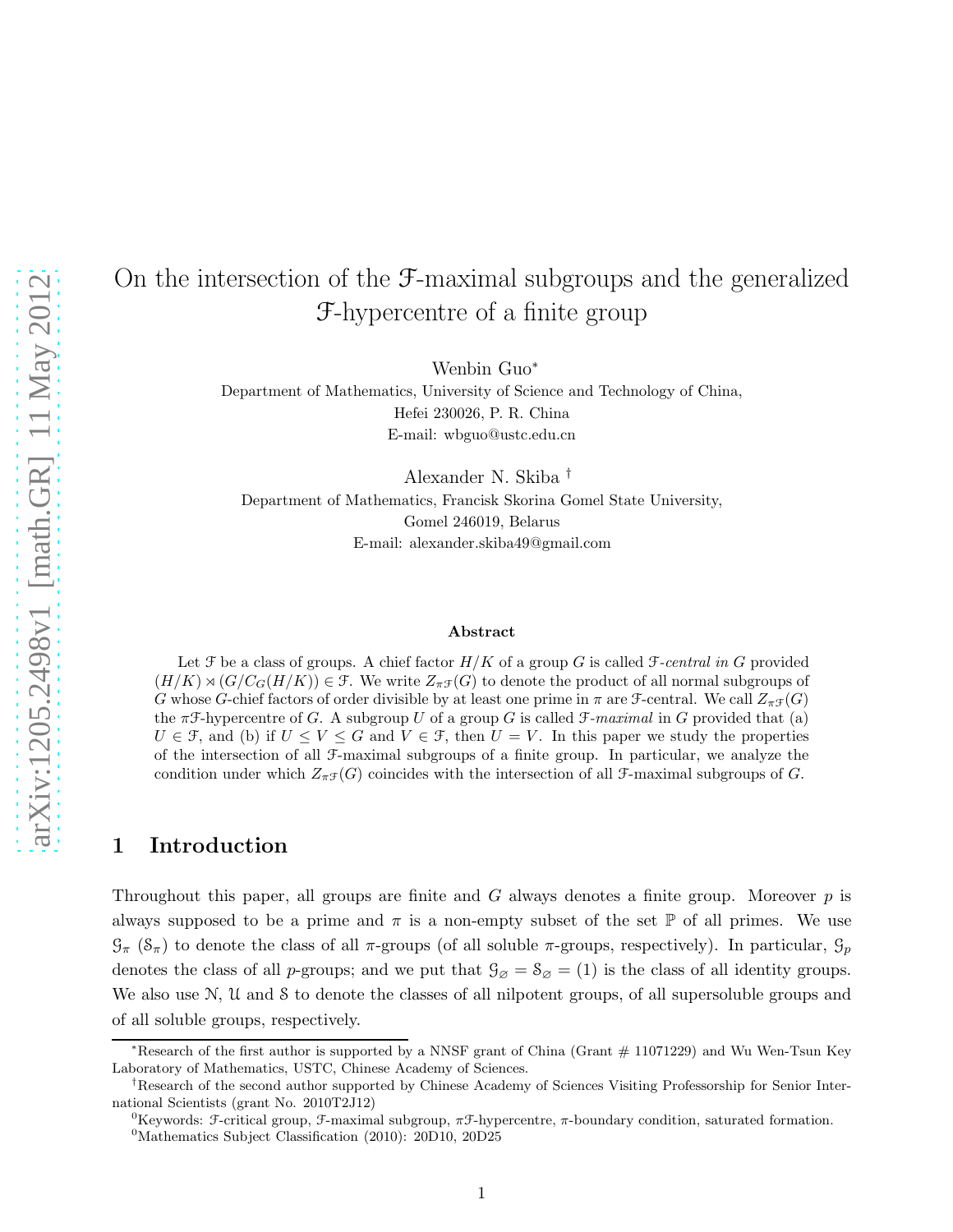Let  $\mathcal F$  be a class of groups. A group G is said to be  $\mathcal F\text{-}critical$  if G is not in  $\mathcal F$  but all proper subgroups of G are in  $\mathcal{F}$  [\[4,](#page-16-0) p. 517]. If  $1 \in \mathcal{F}$ , then we write  $G^{\mathcal{F}}$  to denote the intersection of all normal subgroups N of G with  $G/N \in \mathcal{F}$ . For any two classes  $\mathcal{F}$  and X of groups,  $\mathcal{X}\mathcal{F}$  is the class of groups G such that  $G^{\mathcal{F}} \in \mathcal{X}$ .

A formation is a class  $\mathcal F$  of groups with the following properties: (i) Every homomorphic image of any group in F belongs to F; (ii) If  $\mathcal{F} \neq \emptyset$ , then  $G/G^{\mathcal{F}} \in \mathcal{F}$  for any group G. A formation F is said to be: saturated if  $G \in \mathcal{F}$  whenever  $G/\Phi(G) \in \mathcal{F}$ ; hereditary if  $H \in \mathcal{F}$  whenever  $H \leq G \in \mathcal{F}$ .

For any formation function  $f : \mathbb{P} \to \{\text{formations of groups}\}\)$ , the symbol  $LF(f)$  denotes the collection of all groups G such that either  $G = 1$  or  $G \neq 1$  and  $G/C_G(H/K) \in f(p)$  for every chief factor  $H/K$  of G and every  $p \in \pi(H/K)$ . If  $\mathcal{F} = LF(f)$  for some formation function f, then f is said to be a local definition or a local satellite (Shemetkov) of F. Every non-empty saturated formation F has a unique local satellite F with the following property: For any prime p, both  $F(p) \subseteq \mathcal{F}$  and  $G \in F(p)$  whenever  $G/O_p(G) \in F(p)$  (see [\[4,](#page-16-0) IV, Proposition 3.8]). Such a satellite is called the canonical local satellite of F.

A chief factor  $H/K$  of a group G is called  $\mathcal{F}\text{-}central$  in G provided  $(H/K) \rtimes (G/C_G(H/K)) \in \mathcal{F}\text{-}l$ . A normal subgroup N of G is said to be  $\pi \mathcal{F}$ -hypercentral in G if either  $N = 1$  or  $N \neq 1$  and every chief factor of G below N of order divisible by at least one prime in  $\pi$  is F-central in G. The symbol  $Z_{\pi}(\mathcal{G})$ denotes the  $\pi \mathcal{F}\text{-}hypercentre$  of G, that is, the product of all normal  $\pi \mathcal{F}\text{-}hypercentral$  subgroups of G. It is clear that for the F-hypercentre  $Z_{\mathcal{F}}(G)$  of G ( see [\[4,](#page-16-0) p. 389]) we have  $Z_{\mathcal{F}}(G) = Z_{\mathbb{P}\mathcal{F}}(G)$ . On the other limited case, when  $\pi = \{p\}$ ,  $Z_{p\mathcal{F}}(G)$  is the the product of all normal subgroups N of G such that every chief factor of G below N of order divisible by  $p$  is  $\mathcal{F}-$ central.

A subgroup U of G is called  $\mathcal{F}\text{-}maximal$  in G provided that (a)  $U \in \mathcal{F}$ , and (b) if  $U \leq V \leq G$ and  $V \in \mathcal{F}$ , then  $U = V$  [\[4,](#page-16-0) p. 288]. We denote the intersection of all  $\mathcal{F}$ -maximal subgroups of G by Int<sub>F</sub>(G). In the paper [\[3\]](#page-16-1), Beidleman and Heineken characterized the subgroup Int<sub>F</sub>(G) in the case when G is soluble and  $\mathcal F$  is a hereditary saturated formation. In this paper, as a development of some results in [\[12\]](#page-16-2) and [\[13\]](#page-16-3), we find some new properties and applications of the subgroup  $Int_{\mathcal{F}}(G)$ .

Baer [\[1\]](#page-16-4) proved that  $Int_N(G)$  coincides with the hypercentre  $Z_\infty(G) = Z_N(G)$  of G. Later, in [\[9\]](#page-16-5), Sidorov proved that if  $\mathcal F$  the class of all soluble groups G of nilpotent length  $l(G) \leq r$  ( $r \in \mathbb N$ ), then for each soluble group G, the equality  $Z_{\mathcal{F}}(G) = \text{Int}_{\mathcal{F}}(G)$  holds. In the papers [\[12\]](#page-16-2) and [\[13\]](#page-16-3), the analogous results were obtained for the classes of all  $p$ -decomposable groups and of all groups  $G$  with  $G' \leq F(G)$  in the universe of all groups. As one of our results in this paper, we shall also prove that the intersection of all maximal p-nilpotent subgroups of G coincides with the subgroup  $Z_{pN}(G)$ . But in general,  $Z_{\pi\mathcal{F}}(G) \neq \text{Int}_{\mathcal{F}}(G)$ , even when  $\mathcal F$  is the class of all supersoluble (all p-supersoluble, for any odd prime  $p$ ) groups and G is soluble (see Theorem A and Remark 4.8 in Section 4).

**Definition 1.1.** Let X be a non-empty class of groups and  $\mathcal{F} = LF(F)$  be a saturated formation, where F is the canonical local satellite of F. We say that F satisfies the  $\pi$ -boundary condition (the boundary condition if  $\pi = \mathbb{P}$ ) in X if  $G \in \mathcal{F}$  whenever  $G \in \mathcal{X}$  and G is an  $F(p)$ -critical group for at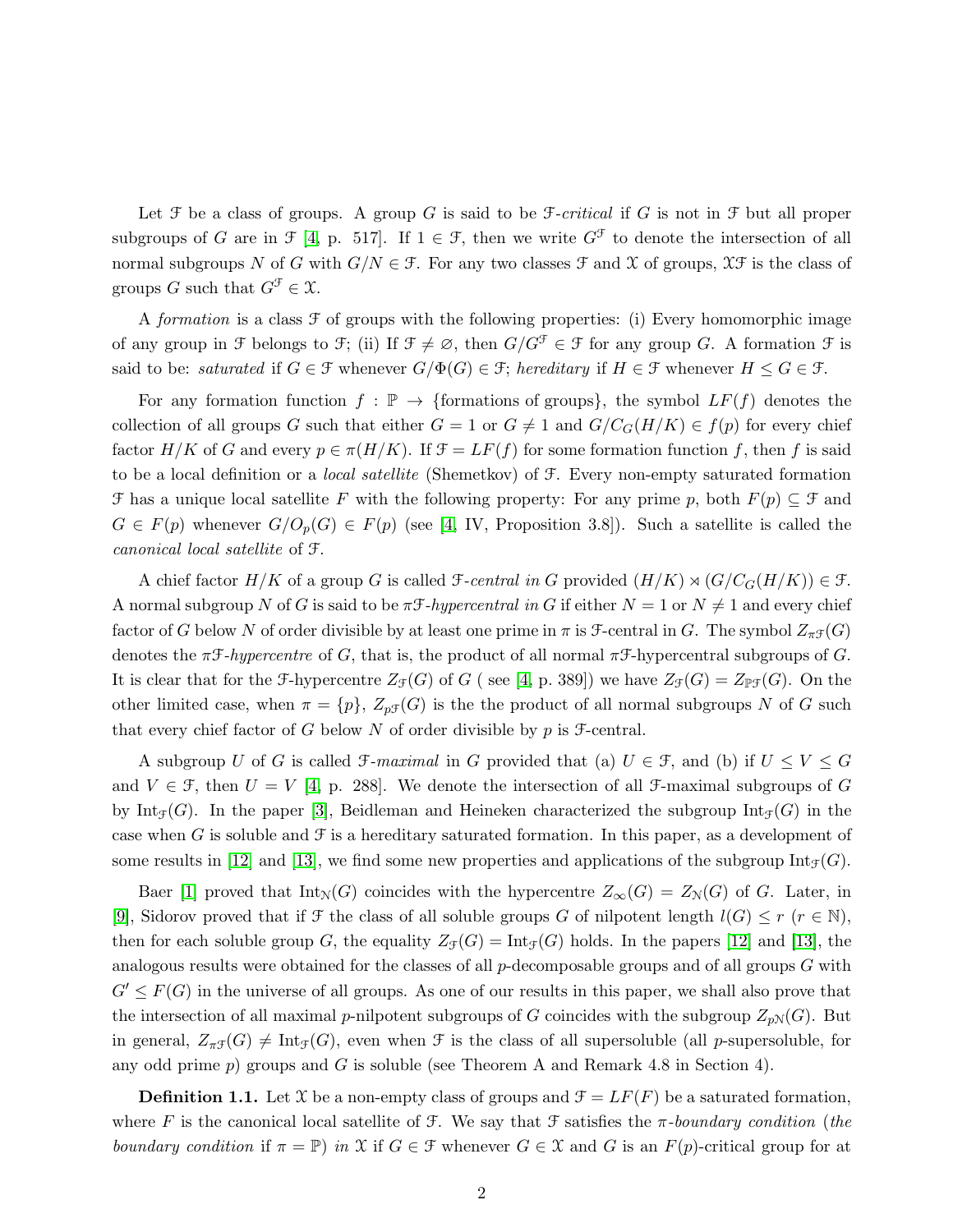least one  $p \in \pi$ .

We say that F satisfies the  $\pi$ -boundary condition if F satisfies the  $\pi$ -boundary condition in the class of all groups.

If F is a non-empty formation with  $\pi(\mathcal{F}) = \emptyset$ , then  $\mathcal{F} = (1)$ , and therefore for any group G we have  $Z_{\mathcal{F}}(G) = 1 = \text{Int}_{\mathcal{F}}(G)$ . In the other limited case, when  $\mathcal{F} = \mathcal{G}$  is the class of all groups, we have  $Z_{\mathcal{F}}(G) = G = \text{Int}_{\mathcal{F}}(G)$ . Similarly, if  $\mathcal{F} = \mathcal{S}$ , then  $Z_{\mathcal{F}}(G) = G = \text{Int}_{\mathcal{F}}(G)$  for every soluble group G.

For the general case, we shall prove the following.

**Theorem A.** Let  $\mathcal{F}$  be a hereditary saturated formation with  $(1) \neq \mathcal{F} \neq \mathcal{G}$ . Let  $\pi \subseteq \pi(\mathcal{F})$ . Then *the equality*

$$
Z_{\pi\mathcal{F}}(G) = Int_{\mathcal{F}}(G)
$$

*holds for each group* G *if and only if*  $\mathcal{N} \subseteq \mathcal{F} = \mathcal{G}_{\pi'}\mathcal{F}$  *and*  $\mathcal{F}$  *satisfies the*  $\pi$ -boundary condition.

Note that  $N(p) = \mathcal{G}_p$ , where N is the canonical local satellite of N. Hence every  $N(p)$ -critical group has prime order. Therefore N satisfies the boundary condition and so the above-mentioned Baer's result is a first corollary of Theorem A.

**Theorem B.** Let F be a hereditary saturated formation of soluble groups with  $(1) \neq \mathcal{F} \neq \mathcal{S}$ . Let  $\pi \subseteq \pi(\mathcal{F})$ *. Then the equality* 

$$
Z_{\pi\mathfrak{F}}(G)=\mathrm{Int}_{\mathfrak{F}}(G)
$$

*holds for each soluble group* G if and only if  $\mathcal{N} \subseteq \mathcal{F} = \mathcal{S}_{\pi'}\mathcal{F}$  and  $\mathcal{F}$  satisfies the boundary condition *in the class of all soluble groups.*

If for some classes  $\mathcal F$  and M of groups we have  $\mathcal F \subseteq \mathcal M$ , then every  $\mathcal F$ -maximal subgroup of a group is contained in some its M-maximal subgroup. Nevertheless, the following example shows that in general,  $Int_{\mathcal{F}}(G) \nleq Int_{\mathcal{M}}(G)$ .

**Example 1.2.** Let  $\mathcal{F} = \mathcal{U}$  and M be the class of all p-supersoluble groups, where  $p > 2$ . Let q be a prime dividing  $p-1$  and  $G = P \rtimes (Q \rtimes C)$ , where C is a group of order p, Q is a simple  $\mathbb{F}_qG$ -module which is faithful for C and P is a simple  $\mathbb{F}_pG$ -module which is faithful for  $Q \rtimes C$ . Then, clearly,  $P = \text{Int}_{\mathcal{F}}(G)$  and  $\text{Int}_{\mathcal{M}}(G) = 1$ .

This example is a motivation for the following our result.

**Theorem C.** Let  $\mathcal{F} \subseteq \mathcal{M} = LF(M)$  be hereditary saturated formations with  $\pi \subseteq \pi(\mathcal{F})$ , where M *is the canonical local satellites of* M*.*

(a) *Suppose that*  $N \subseteq \mathcal{M} = \mathcal{G}_{\pi}M$  *and*  $\mathcal{F}$  *satisfies the*  $\pi$ -boundary condition in M. Then the *inclusion*

$$
Int_{\mathcal{F}}(G) \leq Int_{\mathcal{M}}(G)
$$

*holds for each group* G.

(b) *If every (soluble)* M(p)*-critical group*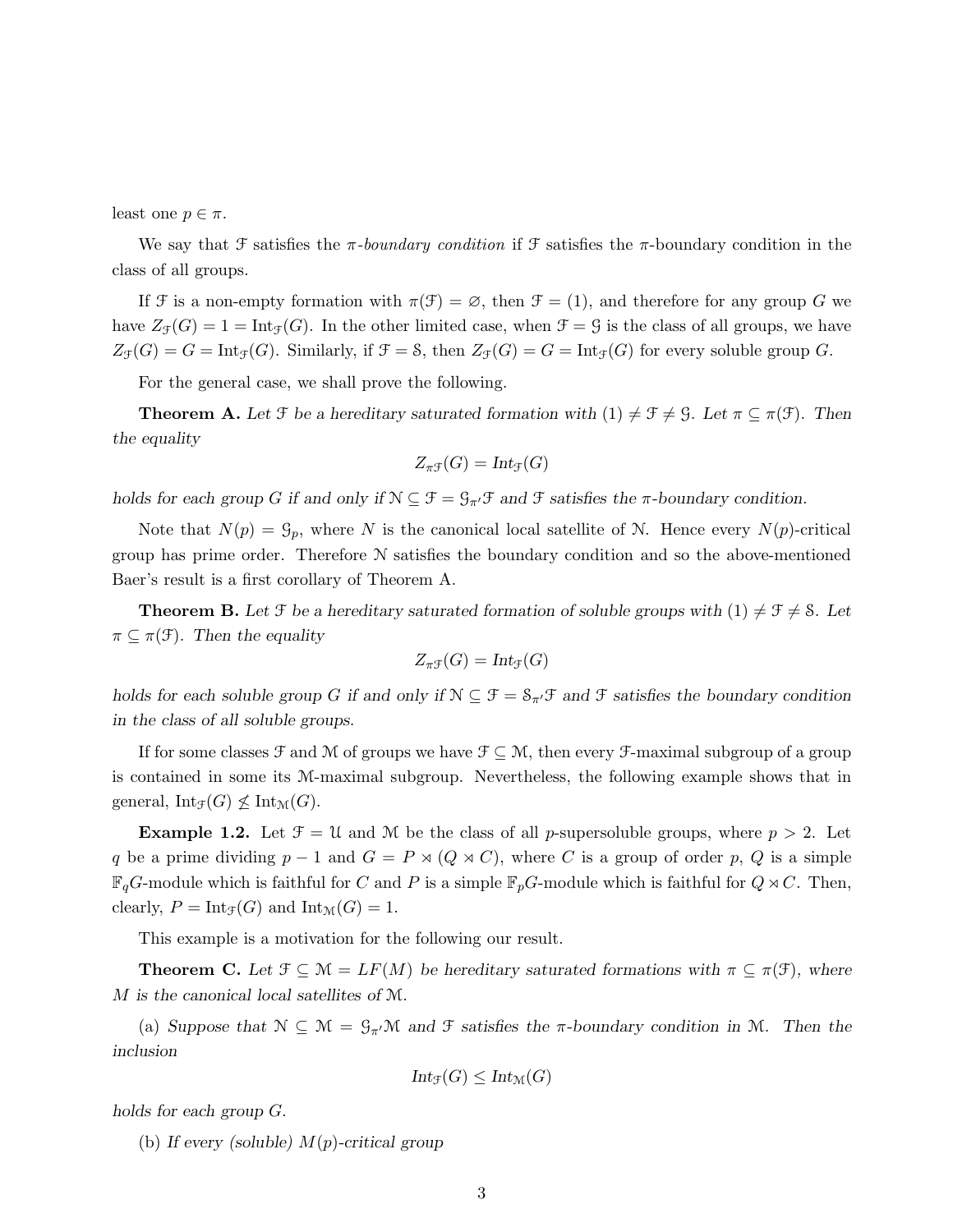*belongs to*  $\mathcal{F}$  *for every*  $p \in \pi$ *, then*  $\mathcal{N} \subseteq \mathcal{M}$  *and* 

$$
Int_{\mathcal{F}}(G) \leq Z_{\pi \mathcal{M}}(G)
$$

*for every (soluble) group* G*.*

Recall that a subgroup H of a group G is said to be  $\mathcal{F}\text{-}subnormal$  (in the sense of Kegel [\[8\]](#page-16-6)) or K-F-subnormal in G (see p.236 in [\[2\]](#page-16-7)) if either  $H = G$  or there exists a chain of subgroups

$$
H = H_0 < H_1 < \ldots < H_t = G
$$

such that either  $H_{i-1}$  is normal in  $H_i$  or  $H_i/(H_{i-1})_{H_i} \in \mathcal{F}$  for all  $i = 1, \ldots, t$ .

For any group G, we write  $\text{Int}_{\mathcal{F}}^*(G)$  to denote the intersection of all non-K-F-subnormal Fmaximal subgroups of G. The following theorem shows that for any hereditary saturated formation  $\mathcal F$  with  $\mathcal N \subseteq \mathcal F$ , the intersection of all non-K- $\mathcal F$ -subnormal  $\mathcal F$ -maximal subgroups of a group  $G$ coincides with  $Int_{\mathcal{F}}(G)$ .

Theorem D. *Let* F *be a hereditary saturated formation containing all nilpotent groups. Then the equality*

$$
\mathrm{Int}_{\mathcal{F}}^*(G)=\mathrm{Int}_{\mathcal{F}}(G)
$$

*holds for each group* G*.*

We prove Theorems A, B, C and D in Section 3. In Section 4 we give some examples and discuss applications of these theorems.

All unexplained notation and terminology are standard. The reader is referred to [\[4\]](#page-16-0), [\[2\]](#page-16-7) and [\[6\]](#page-16-8) if necessary.

#### 2 Preliminaries

In view of Proposition 3.16 in [\[4,](#page-16-0) IV], we have

**Lemma 2.1.** Let  $\mathcal{F} = LF(F)$  be a hereditary saturated formation, where F is the canonical *local satellite of* F*. Then for any prime* p*, the formation* F(p) *is hereditary.*

We shall need in our proofs a few facts about the  $\pi \mathcal{F}$ -hypercentre.

**Lemma 2.2.** Let  $\mathcal{F} = LF(F)$  be a saturated formation, where F is the canonical local satellite *of*  $\mathcal{F}$ *. Let*  $\pi \subseteq \pi(\mathcal{F})$  *and*  $\sigma = \pi(\mathcal{F}) \setminus \pi$ *. Let* N *and* T *be normal subgroups of* G, and  $A \leq G$ *.* 

(1) *A* chief factor  $H/K$  of *G* is *f*-central if and only if  $G/C<sub>G</sub>(H/K) \in F(p)$  for all primes p *dividing*  $|H/K|$ *.* 

(2) *Every G-chief factor of*  $Z_{\pi}(\mathcal{G})$  *of order divisible by at least one prime in*  $\pi$  *is f-central.* 

- (3)  $Z_{\pi\mathcal{F}}(G)N/N \leq Z_{\pi\mathcal{F}}(G/N)$ .
- (4)  $Z_{\pi}(\mathcal{F}(A)N/N \leq Z_{\pi}(\mathcal{F}(AN/N)).$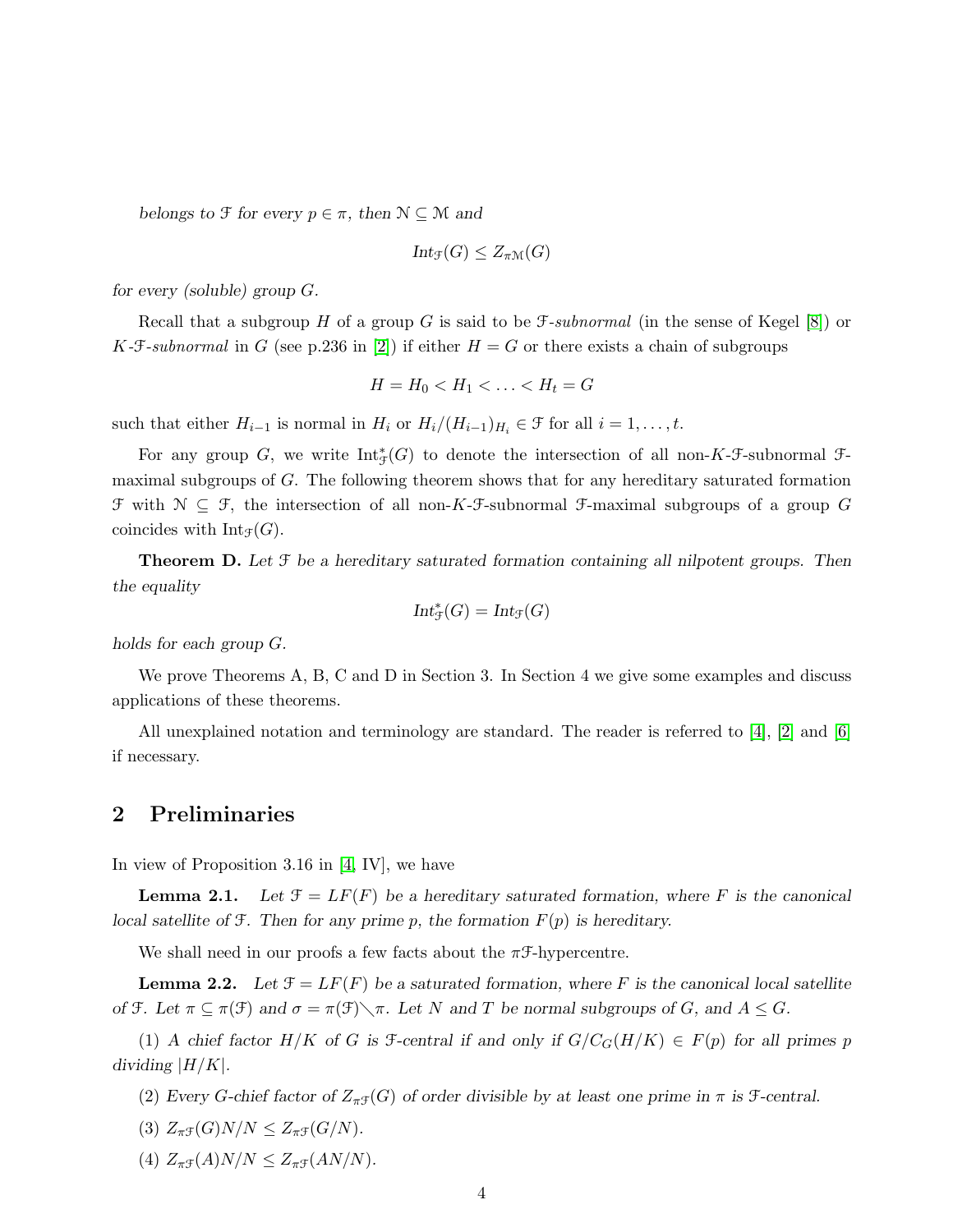(5) If  $\mathcal F$  *is (normally) hereditary and* H *is a (normal) subgroup of G, then*  $Z_{\pi\mathcal F}(H) \cap E \le$  $Z_{\pi\mathfrak{F}}(H\cap E).$ 

(6) If  $\mathcal{G}_{\sigma}\mathcal{F} = \mathcal{F}$  and  $G/Z_{\pi}\mathcal{F}(G) \in \mathcal{F}$ , then  $G \in \mathcal{F}$ .

(7) *Suppose that*  $\mathcal F$  *is (normally) hereditary and let* H *be a (normal) subgroup of G. If*  $\mathcal G_\sigma \mathcal F = \mathcal F$ *and*  $H \in \mathcal{F}$ *, then*  $Z_{\pi\mathcal{F}}(G)H \in \mathcal{F}$ *.* 

Proof. (1) This assertion is well-known (see for example Theorem 17.14 in [?] or Theorem 3.1.6 in [\[6\]](#page-16-8)). Assertions (2) and (6) are evident.

(3) Let  $H/K$  be a chief factor of G such that  $N \leq K < H \leq NZ_{\pi}(\mathcal{G})$  and  $|H/K|$  is divisible by at least one prime in  $\pi$ . Then  $H/K$  is G-isomorphic to the chief factor  $H \cap Z_{\pi}(\mathcal{G})/K \cap Z_{\pi}(\mathcal{G})$  of G. Therefore  $H/K$  is F-central in G by (1) and (2). Consequently,  $Z_{\pi\mathcal{F}}(G)N/N \leq Z_{\pi\mathcal{F}}(G/N)$ .

(4) Let  $f : A/A \cap N \to AN/N$  be the canonical isomorphism from  $A/A \cap N$  onto  $AN/N$ . Then  $f(Z_{\pi\mathcal{F}}(A/A \cap N)) = Z_{\pi\mathcal{F}}(AN/N)$  and

$$
f(Z_{\pi\mathcal{F}}(A)(A \cap N)/(A \cap N)) = Z_{\pi\mathcal{F}}(A)N/N.
$$

By  $(3)$  we have

$$
Z_{\pi\mathcal{F}}(A)(A \cap N)/(A \cap N) \le Z_{\pi\mathcal{F}}(A/A \cap N).
$$

Hence  $Z_{\pi\mathcal{F}}(A)N/N \leq Z_{\pi\mathcal{F}}(AN/N)$ .

 $(5)$  First suppose that  $\mathcal F$  is hereditary. Let

$$
1 = Z_0 < Z_1 < \ldots < Z_t = Z_{\pi \mathcal{F}}(G)
$$

be a chief series of G below  $Z_{\pi\mathcal{F}}(G)$  and  $C_i = C_G(Z_i/Z_{i-1})$ . Let q be a prime divisor of

$$
|Z_i \cap H/Z_{i-1} \cap H| = |Z_{i-1}(Z_i \cap H)/Z_{i-1}|.
$$

Suppose that q divides  $|Z_i \cap H/Z_{i-1} \cap H|$ . Then q divide  $|Z_i/Z_{i-1}|$ , so  $G/C_i \in F(q)$  by (1). Hence  $H/H \cap C_i \simeq C_i H/C_i \in F(q)$ . But  $H \cap C_i \leq C_H(Z_i \cap H/Z_{i-1} \cap H)$ . Hence  $H/C_H(Z_i \cap H/Z_{i-1} \cap H) \in$  $F(q)$  for all primes q dividing  $|Z_i \cap H/Z_{i-1} \cap H|$ . Thus  $Z_{\pi\mathcal{F}}(G) \cap H \leq Z_{\pi\mathcal{F}}(H)$  by (1) and (2). But then

$$
Z_{\pi\mathcal{F}}(H) \cap E = Z_{\pi\mathcal{F}}(H) \cap (H \cap E) \le Z_{\pi\mathcal{F}}(H \cap E).
$$

Similarly, one may prove the second assertion of (5).

(7) Since  $H \in \mathcal{F}$  we have

$$
HZ_{\pi\mathcal{F}}(G)/Z_{\pi\mathcal{F}}(G) \simeq H/H \cap Z_{\pi\mathcal{F}}(G) \in \mathcal{F}
$$

and

$$
Z_{\pi\mathcal{F}}(G) \leq Z_{\pi\mathcal{F}}(Z_{\pi\mathcal{F}}(G)H)
$$

by (5). Hence  $HZ_{\pi\mathcal{F}}(G) \in \mathcal{F}$  by (6).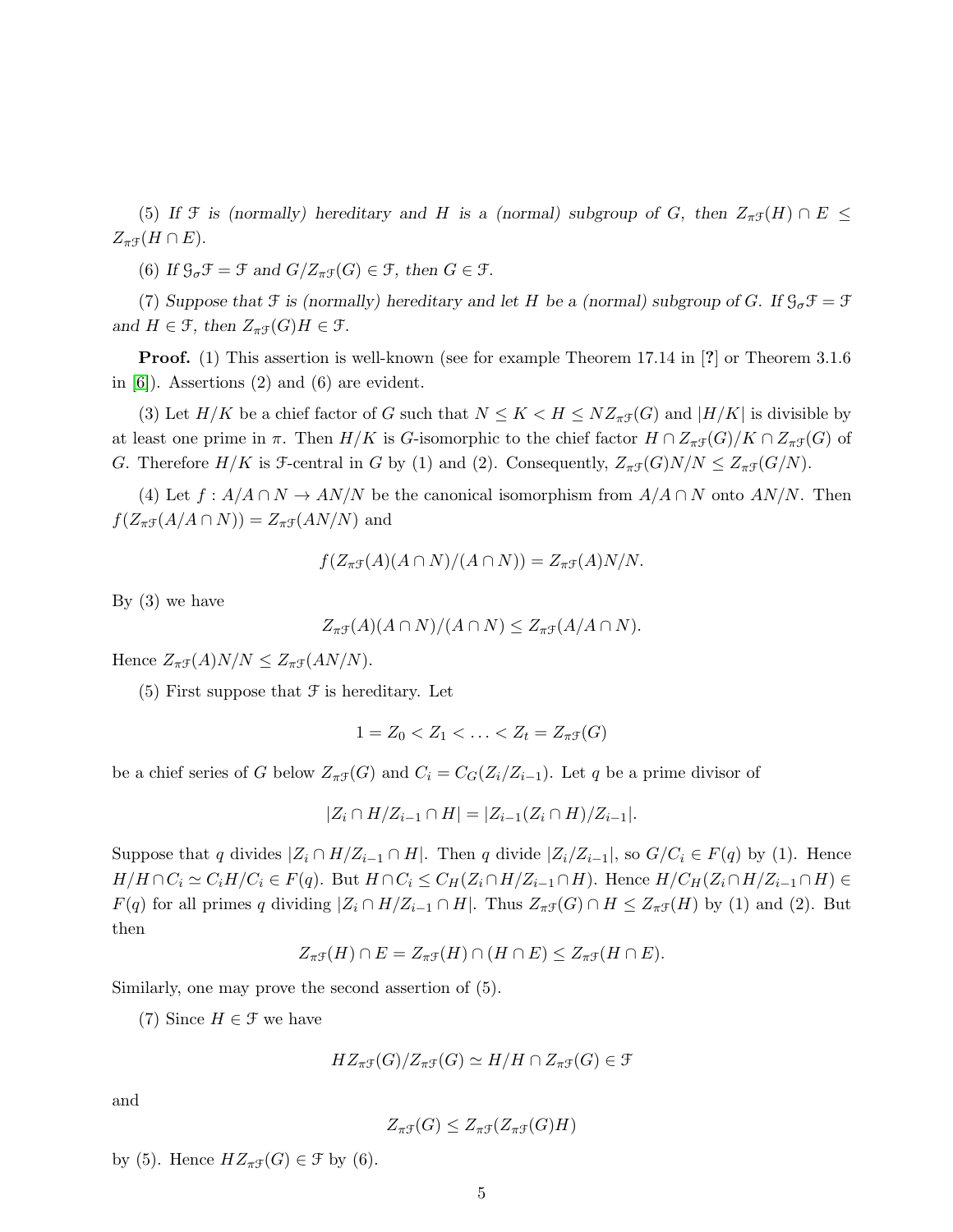The lemma is proved.

The following lemma is evident (Note only that Statement (i) directly follows from [\[4,](#page-16-0) Theorem A.9.2(c), p. 30].

**Lemma 2.3.** Let  $\mathcal{F}$  be a hereditary saturated formation. Let  $N \leq U \leq G$ , where N is a normal *subgroup of* G*.*

(i) *If*  $G/N \in \mathcal{F}$  *and V is a minimal supplement of* N *in*  $G$ *, then*  $V \in \mathcal{F}$ *.* 

(ii) If  $U/N$  is an  $\mathcal{F}-$ -maximal subgroup of  $G/N$ , then  $U = U_0N$  for some  $\mathcal{F}-$ -maximal subgroup  $U_0$ *of* G.

(iii) If V is an  $\mathcal{F}-$ -maximal subgroup of U, then  $V = H \cap U$  for some  $\mathcal{F}-$ -maximal subgroup H of G*.*

The proofs of our theorems are based on the following general facts on the subgroup  $Int_{\mathcal{F}}(G)$ .

**Lemma 2.4.** Let  $\mathcal{F}$  be a hereditary saturated formation,  $\pi \subseteq \pi(\mathcal{F})$  and  $\sigma = \pi(\mathcal{F}) \setminus \pi$ . Let H, E *be subgroups of*  $G$ *,*  $N$  *a normal subgroup of*  $G$  *and*  $I = \text{Int}_{\mathcal{F}}(G)$ *. Then:* 

- (a)  $\text{Int}_{\mathcal{F}}(H)N/N \leq \text{Int}_{\mathcal{F}}(HN/N).$
- (b)  $\text{Int}_{\mathcal{F}}(H) \cap E \leq \text{Int}_{\mathcal{F}}(H \cap E).$
- (c) If  $H/H \cap I \in \mathcal{F}$ , then  $H \in \mathcal{F}$ .
- (d) If  $H \in \mathcal{F}$ , then  $IH \in \mathcal{F}$ .
- (e) If  $N \leq I$ , then  $I/N = \text{Int}_{\mathcal{F}}(G/N)$ .
- (f)  $Int_{\mathcal{F}}(G/I) = 1$ .
- (g) If  $\mathcal{G}_{\sigma}\mathcal{F} = \mathcal{F}$ , then  $Z_{\pi\mathcal{F}}(G) \leq I$ .

**Proof.** Assertions (a)-(f) are proved in [\[12\]](#page-16-2). Now we prove (g). Let H be a subgroup of G such that  $H \in \mathcal{F}$ . Then  $HZ_{\pi\mathcal{F}}(G)/Z_{\pi\mathcal{F}}(G) \simeq H/H \cap Z_{\pi\mathcal{F}}(G) \in \mathcal{F}$  and  $Z_{\pi\mathcal{F}}(G) \leq Z_{\pi\mathcal{F}}(HZ_{\pi\mathcal{F}}(G))$  by Lemma 2.2(5). It follows from Lemma 2.2(5) that  $HZ_{\pi\mathcal{F}}(G) \in \mathcal{F}$ . Thus  $Z_{\pi\mathcal{F}}(G) \leq I$ .

The following lemma is a corollary of general results on  $f$ -hypercentral action (see [\[4,](#page-16-0) Chapter IV, Section 6]). For reader's convenience, we give a direct proof.

**Lemma 2.5.** Let  $\mathcal{F} = LF(F)$  be a saturated formation, where F is the canonical local satellite *of*  $\mathcal{F}$ *. Let*  $E$  *be a normal p-subgroup of G. If*  $E \leq Z_{\mathcal{F}}(G)$ *, then*  $G/C_G(E) \in F(p)$ *.* 

**Proof.** Let  $1 = E_0 < E_1 < \ldots < E_t = E$  be a chief series of G below E. Let  $C_i = C_G(E_i/E_{i-1})$ and  $C = C_1 \cap ... \cap C_t$ . Then  $C_G(E) \leq C$  and so  $C/C_G(E)$  is a p-group by Corollary 3.3 in [\[5,](#page-16-9) Chapter 5]. On the other hand, by Lemma 2.2(1),  $G/C_i \in F(p)$ , so  $G/C \in F(p)$ . Hence  $G/C_G(E) \in F(p) = \mathcal{G}_p F(p)$ . The lemma is proved.

**Lemma 2.6.** Let  $\mathcal{F} = LF(F)$  and M be saturated formations with  $p \in \pi(\mathcal{F})$  and  $\mathcal{F} \subseteq \mathcal{M}$ , where F *is the canonical local satellite of* F*. Suppose that* G *is a group of minimal order in the set of all*  $F(p)$ -critical groups  $G \in \mathcal{M}$  with  $G \notin \mathcal{F}$ . Then  $O_p(G) = 1 = \Phi(G)$  and  $G^{\mathcal{F}}$  is the unique minimal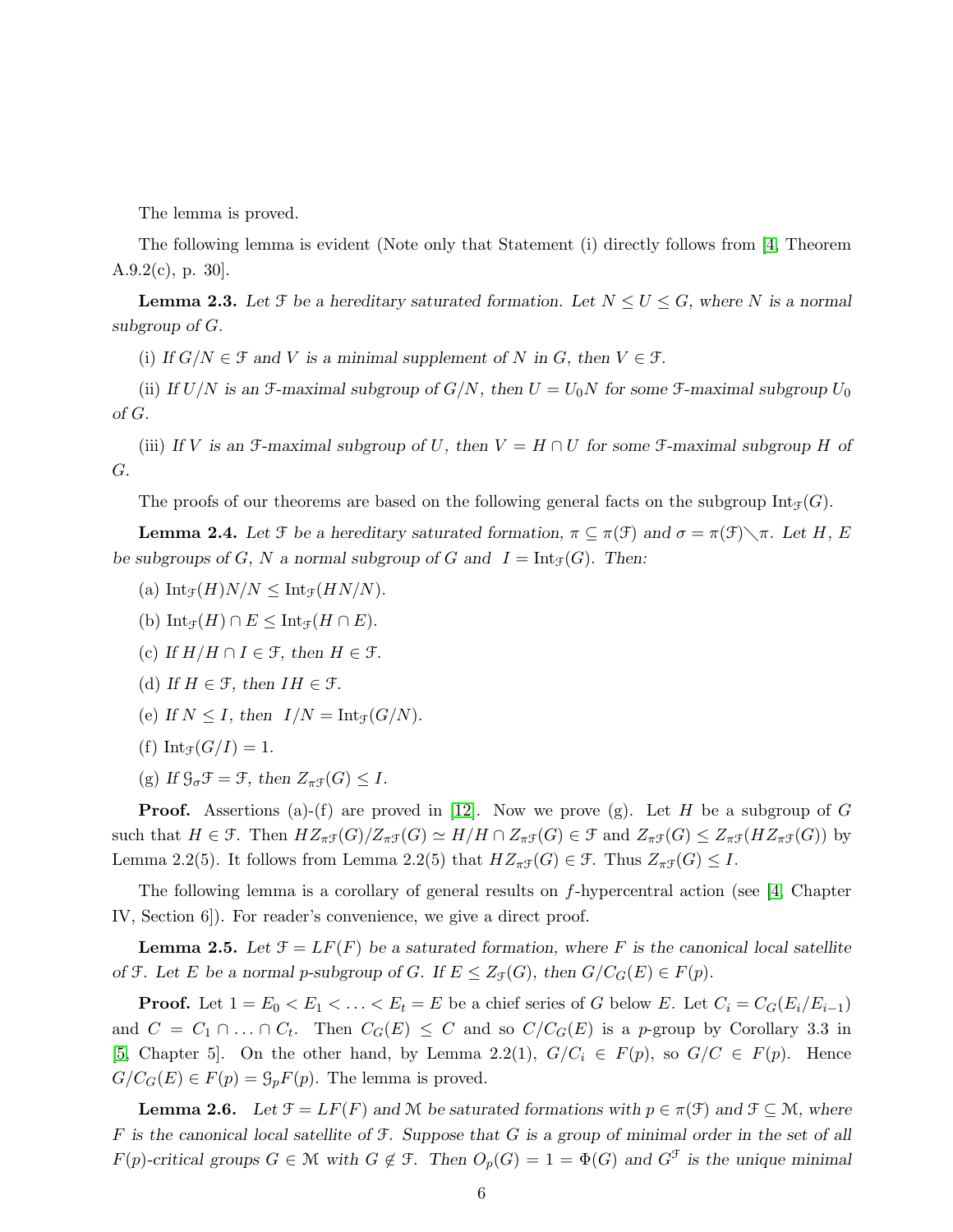*normal subgroup of* G*.*

**Proof.** Let N be a minimal normal subgroup of G. First we show that  $G/N \in \mathcal{F} \cap \mathcal{M}$ . Indeed, since  $G \in \mathcal{M}$  and  $\mathcal{M}$  is a formation,  $G/N \in \mathcal{M}$ . Suppose that  $G/N \notin \mathcal{F}$ . Then  $G/N \notin F(p)$  since  $F(p) \subseteq \mathcal{F}$ . On the other hand, for any maximal subgroup  $M/N$  of  $G/N$  we have  $M/N \in F(p)$  since  $F(p)$  is a formation and G is an  $F(p)$ -critical group. Thus  $G/N$  is an  $F(p)$ -critical group in with  $G/N \notin \mathcal{M} \setminus \mathcal{F}$ , which contradicts the minimality of G. Hence  $G/N \in \mathcal{F}$ . Since  $\mathcal{F}$  is a saturated formation,  $N = G^{\mathcal{F}}$  is a unique minimal normal subgroup of G and  $\Phi(G) = 1$ . Suppose that  $N \le O_p(G)$  and let M be a maximal subgroup of G such that  $G = NM$ . Then  $G/N \simeq M/N \cap M \in$  $F(p) = \mathcal{G}_p F(p)$ , so  $G \leq F(p) \subseteq \mathcal{F}$ . This contradiction shows that  $O_p(G) = 1$ . The lemma is proved.

Lemma 2.7. *Let* F *be a formation,* H *and* E *be subgroups of a group* G*, where* H *is* K*-*F*subnormal in* G*. Then:*

(i)  $H \cap E$  is  $K$ -*F*-subnormal in E (see Theorem 6.1.7 in [\[2\]](#page-16-7)).

(ii) If E is normal in G, then  $HE/E$  is K-F-subnormal in  $G/E$  (see Theorem 6.1.6 in [\[2\]](#page-16-7)).

**Lemma 2.8.** Let  $\mathcal{F}$  be a hereditary saturated formation. Let  $N \leq U \leq G$ , where N is a normal *subgroup of* G*.*

(i) If  $U/N$  is a non-K-F-subnormal F-maximal subgroup of  $G/N$ , then  $U = U_0N$  for some non-K-F-subnormal F-maximal subgroup  $U_0$  of  $G$ .

(ii) If V is a non-K-F-subnormal F-maximal subgroup of U, then  $V = H \cap U$  for some non-K-F*-subnormal* F*-maximal subgroup* H *of* G*.*

**Proof.** (i) By Lemma 2.3 (ii), there is an  $\mathcal{F}-$ -maximal subgroup  $U_0$  of G such that  $U = U_0N$ . Since  $U/N$  is non-K-F-subnormal in  $G/N$ ,  $U_0$  is not K-F-subnormal in G by Lemma 2.7(ii).

(ii) By Lemma 2.3(iii), for some *F*-maximal subgroup H of G we have  $V = H \cap U$ . Since V is a non-K-F-subnormal in U, H is not K-F-subnormal in G by Lemma 2.7(i).

**Lemma 2.9.** Let  $\mathcal{F} = LF(F)$  be a non-empty saturated formation, where F is the canonical *local satellite of* F*.*

(1) If  $\mathfrak{F} = \mathfrak{G}_p \mathfrak{F}$  for some prime p, then  $F(p) = \mathfrak{F}$ .

(2) If  $\mathcal{F} = \mathcal{N}\mathcal{H}$  for some non-empty formation  $\mathcal{H}$ , then  $F(p) = \mathcal{G}_p\mathcal{H}$  for all primes p.

**Proof.** (1) Since  $F(p) \subseteq \mathcal{F}$ , we need only prove that  $\mathcal{F} \subseteq F(p)$ . Suppose that this is false and let A be a group of minimal order in  $\mathcal{F}\setminus F(p)$ . Then  $A^{F(p)}$  is a unique minimal normal subgroup of A since  $F(p)$  is a formation. Moreover,  $O_p(A) = 1$  since  $F(p) = \mathcal{G}_p F(p)$ . Let  $G = C_p \wr A = K \rtimes$ where K is the base group of the regular wreath G. Then  $K = O_{p',p}(G)$  and  $G \in \mathcal{F} = \mathcal{G}_p\mathcal{F}$ . Hence  $A \simeq G/P = G/O_{p',p}(G) \in F(p)$ , a contradiction. Thus  $F(p) = \mathcal{F}$ .

(2) The inclusion  $F(p) \subseteq \mathcal{G}_p\mathcal{H}$  is evident. The inverse inclusion can be proved similarly as the inclusion  $\mathcal{F} \subseteq F(p)$  in the proof of (1).

We will also use in our proofs the following well-known elementary fact (see for example,  $\mathsf{?}$ ,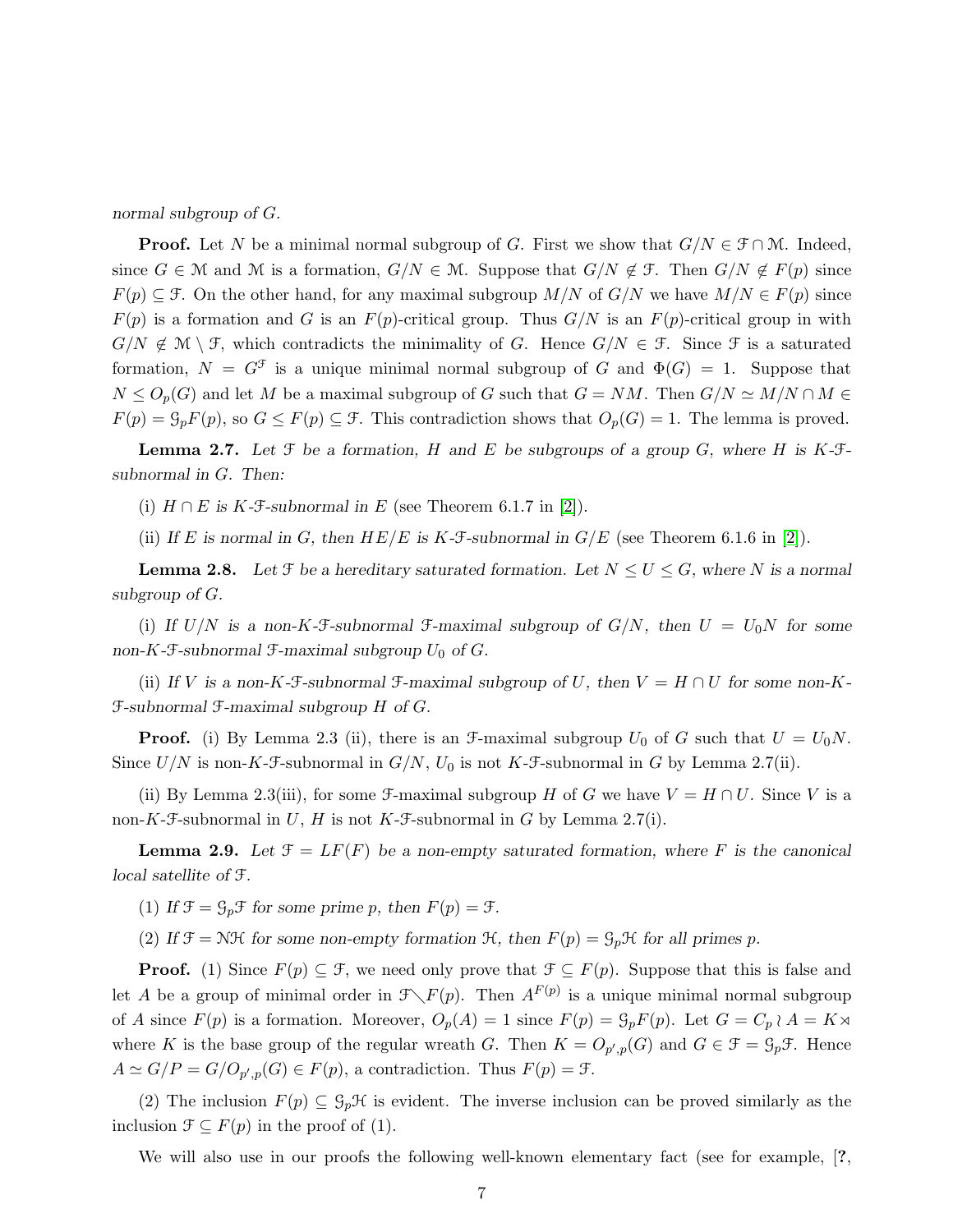Lemma 18.8] or [\[6,](#page-16-8) Lemma 3.5.13]).

**Lemma 2.10.** *If*  $O_p(G) = 1$  *and G has a unique minimal normal subgroup, then there exists a* simple  $\mathbb{F}_p$ *G*-module which is faithful for *G*.

#### 3 Proofs of the Theorems

**Proof of Theorem C.** (a) Suppose that this assertion is false and let G be a counterexample of minimal order. Let  $I = Int_{\mathcal{F}}(G)$  and  $I_1 = Int_{\mathcal{M}}(G)$ . Then  $1 < I < G$  and  $I_1 \neq G$ . Let L be a minimal normal subgroup of G contained in I and  $C = C_G(L)$ . Then  $\pi(L) \subseteq \pi(\mathcal{F})$ .

 $(1)$   $IN/N \leq Int_{\mathcal{F}}(G/N) \leq Int_{\mathcal{M}}(G/N)$  *for any non-identity normal subgroup* N of G.

Indeed, by Lemma 2.4(a), we have  $IN/N \leq Int_{\mathcal{F}}(G/N)$ . On the other hand, by the choice of G,  $Int_{\mathcal{F}}(G/N) \leq Int_{\mathcal{M}}(G/N).$ 

(2)  $L \nleq I_1$ ; in particular, the order of L is divisible by some prime  $p \in \pi$ .

Suppose that  $L \leq I_1$ . Then  $I_1/L = Int_{\mathcal{M}}(G/L)$  by Lemma 2.4(e). But by (1),  $IL/L = I/L \leq$  $Int_{\mathcal{F}}(G/L) \le Int_{\mathcal{M}}(G/L)$ . Hence  $I/L \le I_1/L$  an so  $I \le I_1$ , a contradiction. Thus  $L \not\le I_1$ . This means that there exists and M-maximal subgroup M of G such that  $L \nleq M$ . Suppose that L is a  $\pi'$ -group. Then  $LM \in \mathcal{G}_{\pi'}\mathcal{M} = \mathcal{M}$ , which contradicts the maximality of M. Hence the order of L is divisible by some prime  $p \in \pi$ .

(3) If  $L \leq M < G$ , then  $L \leq \text{Int}_{\mathcal{M}}(M)$ .

By Lemma 2.4(b),  $L \leq I \cap M \leq \text{Int}_{\mathcal{F}}(M)$ . But since  $|M| < |G|$ ,  $\text{Int}_{\mathcal{F}}(M) \leq \text{Int}_{\mathcal{M}}(M)$  by the choice of G. Hence  $L \leq \text{Int}_{\mathcal{M}}(M)$ .

(4)  $G = LU$  for any M-maximal subgroup U of G not containing L. In particular,  $G/L \in \mathcal{M}$ .

Indeed, suppose that  $LU \neq G$ . Then by (3),  $L \leq \text{Int}_{\mathcal{M}}(LU)$ , which implies that  $LU \in \mathcal{M}$  by Lemma 2.4(c). This contradicts the M-maximality of U. Hence we have  $(4)$ .

(5)  $C_G(L) \cap U = U_G = 1$  for any M-maximal subgroup U of G not containing L.

Since  $C_G(L)$  is normal in G and  $G = LU$  by (4),  $U_G = C_G(L) \cap U$ . Assume that  $U_G \neq 1$ . Let  $U/U_G \leq W/U_G$ , where  $W/U_G$  is an M-maximal subgroup of  $G/U_G$ . Then by (1),  $LU_G/U_G \leq W/U_G$ . Hence  $G = LU \leq W$  by (4), which means that  $G/U_G = W/U_G \in \mathcal{M}$ . But by (4),  $G/L \in \mathcal{M}$ . Therefore  $G \simeq G/L \cap U_G \in \mathcal{M}$ , and consequently  $I = G$ , a contradiction. Hence (5) holds.

*The final contradiction for (a).*

Since  $L \nleq I_1$  by (2), there is an M-maximal subgroup M of G such that  $L \nleq M$ . But then  $G = LM$  by (4). Since  $L \leq I$  and  $G \notin \mathcal{F}$ ,  $M \notin \mathcal{F}$  by Lemma 2.4(d). Let H be an  $\mathcal{F}$ -critical subgroup of M, V a maximal subgroup of H. We show that  $V \in F(p)$ . By Lemma 2.4(d),  $D =$  $LV \in \mathcal{F}$ . Hence  $D/O_{p',p}(D) \in F(p)$ . First assume that L is a non-abelian group. Then, since p divides  $|L|$ ,  $O_{p',p}(D) \cap L = 1$ . Hence  $O_{p',p}(D) \leq C_G(L)$  and  $O_{p',p}(D) \cap V = 1$  by (5). Since  $\mathcal F$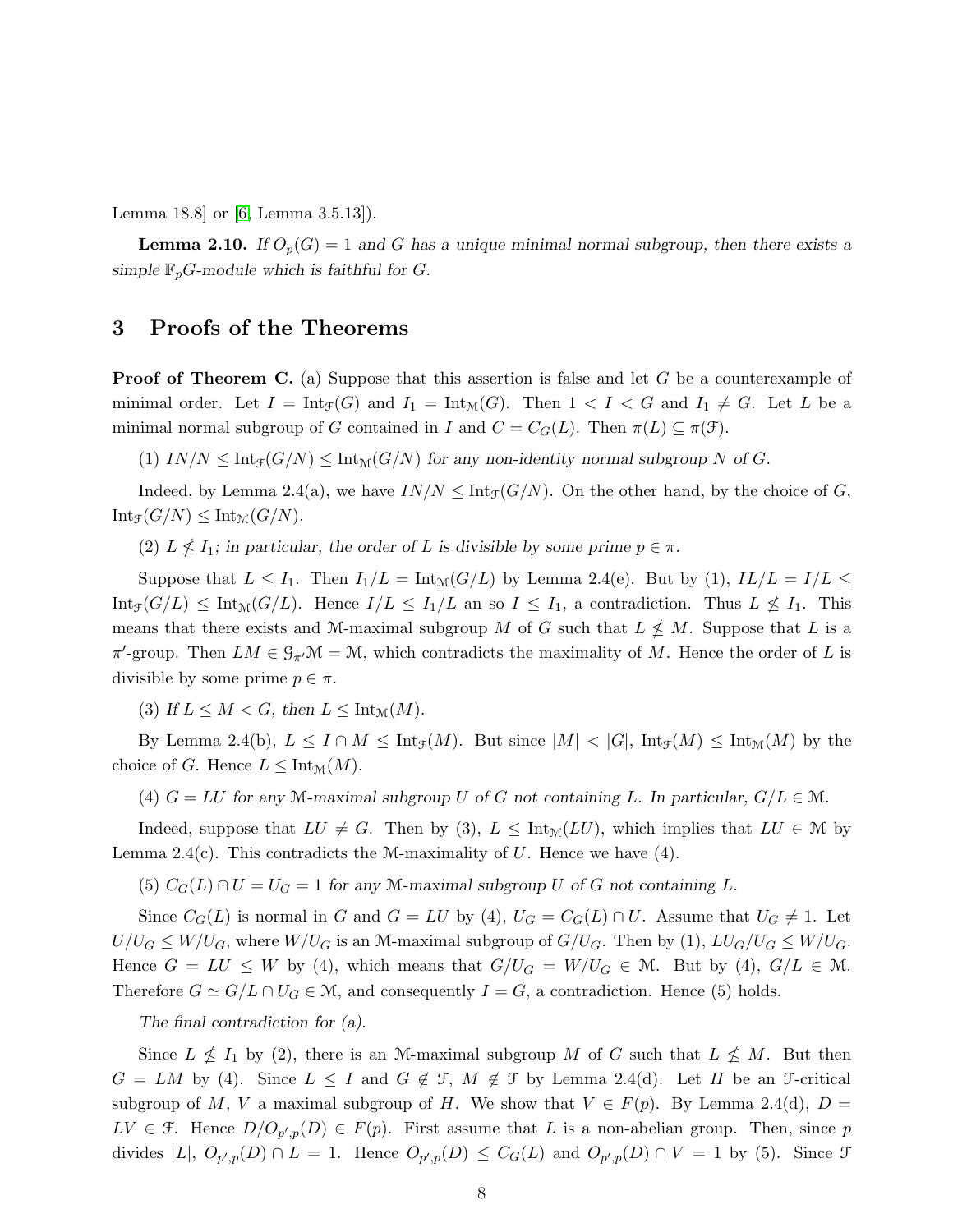is hereditary,  $F(p)$  is hereditary by Lemma 2.1. Therefore  $O_{p',p}(D)V/O_{p',p}(D) \simeq V \in F(p)$ . Now assume that L is an abelian p-group. Then  $L \leq O_{p',p}(D)$  and  $O_{p',p}(D) = L(O_{p',p}(D) \cap V)$ . Hence  $O_{p'}(D) \leq M \cap C_G(L) = 1$ . It follows that  $O_{p',p}(D) = O_p(D)$ . Therefore  $D/O_p(D) \in F(p) = \mathcal{G}_p(F(p))$ , which implies that  $D \in F(p)$  and so  $V \in F(p)$ . Therefore H is an  $F(p)$ -critical group. Since M is hereditary and  $M \in \mathcal{M}$ ,  $H \in \mathcal{M}$ . But then  $H \in \mathcal{F}$  since  $\mathcal{F}$  satisfies the  $\pi$ -boundary condition in M by hypothesis. This contradiction completes the proof of (a).

(b) Suppose that every  $M(p)$ -critical group G belongs to F for every  $p \in \pi$ . First we show that  $\mathcal{N} \subseteq \mathcal{M}$ . Assume that this is false and let  $C_q$  be a group of prime order q with  $C_q \notin \mathcal{M}$ . Let  $p \in \pi$ . Then  $C_q$  is  $M(p)$ -critical and so  $C_q \in \mathcal{F} \subseteq \mathcal{M}$  by the hypothesis. This contradiction shows that  $\mathcal{N} \subseteq \mathcal{M}$ .

Now we show that  $Int_{\mathcal{F}}(G) \leq Z_{\pi \mathcal{M}}(G)$  for every group G. Suppose that this assertion is false and let G be a counterexample of minimal order. Let  $I = \text{Int}_{\mathcal{F}}(G)$  and  $Z = Z_{\pi \mathcal{M}}(G)$ . Then  $1 < I < G$ and  $Z \neq G$ . Let N be a minimal normal subgroup of G and L a minimal normal subgroup of G contained in I. Then  $\pi(L) \leq \pi(\mathcal{F})$ . We proceed via the following steps.

(1)  $IN/N \leq Int_{\mathcal{F}}(G/N) \leq Z_{\pi \mathcal{M}}(G/N).$ 

Indeed, by Lemma 2.4(a), we have  $IN/N \leq Int_{\mathcal{F}}(G/N)$ . On the other hand, by the choice of G,  $\text{Int}_{\mathcal{F}}(G/N) \leq Z_{\pi \mathcal{M}}(G/N).$ 

(2)  $L \nleq Z$ ; in particular, the order of L is divisible by some prime  $p \in \pi$ .

Suppose that  $L \leq Z$ . Then, clearly,  $Z/L = Z_{\pi M}(G/L)$ , and  $I/L = \text{Int}_{\mathcal{F}}(G/L)$  by Lemma 2.4(e). But by (1),  $\text{Int}_{\mathcal{F}}(G/L) \leq Z_{\pi \mathcal{M}}(G/L)$ . Hence  $I/L \leq Z/L$ . Consequently,  $I \leq Z$ , a contradiction.

(3) If  $L \leq M < G$ , then  $L \leq Z_{\mathcal{M}}(M)$ .

By Lemma 2.4(b),  $L \leq I \cap M \leq Int_{\mathcal{F}}(M)$ . But since  $|M| < |G|$ , we have that  $Int_{\mathcal{F}}(M) \leq Z_{\pi}(\mathcal{M})$ by the choice of G. Hence  $L \leq Z_{\pi M}(M)$  and so  $L \leq Z_M(M)$  since the order of L is divisible by some prime  $p \in \pi$  by (2).

(4)  $L = N$  is the unique minimal normal subgroup of G.

Suppose that  $L \neq N$ . Then by (1),  $NL/N \leq Z_{\pi N}(G/N)$ . Hence from the G-isomorphism  $NL/N \simeq L$  we obtain  $L \leq Z$ , which contradicts (2).

(5)  $L \nleq \Phi(G)$ .

Suppose that  $L \leq \Phi(G)$ . Then L is a p-group by (2). Let  $C = C_G(L)$  and M be any maximal subgroup of G. Then  $L \leq M$ . Hence  $L \leq Z_{\mathcal{M}}(M)$  by (3), so  $M/M \cap C \in M(p)$  by Lemmas 2.1(1) and Lemma 2.5. If  $C \nleq M$ , then  $G/C = CM/C \simeq M/M \cap C \in M(p)$ . This implies that  $L \leq Z$ , which contradicts (2). Hence  $C \leq M$  for all maximal subgroups M of G. It follows that C is nilpotent. Then in view of (4), C is a p-group since C is normal in G. Hence for every maximal subgroup M of G we have  $M \in \mathcal{G}_pM(p) = M(p)$ . But since  $M(p) \subseteq \mathcal{M}, G \notin M(p)$  (otherwise  $G \in \mathcal{M}$  and so  $G = Z$ ). This shows that G is an  $M(p)$ -critical group. Therefore  $G \in \mathcal{F}$  by the hypothesis. But since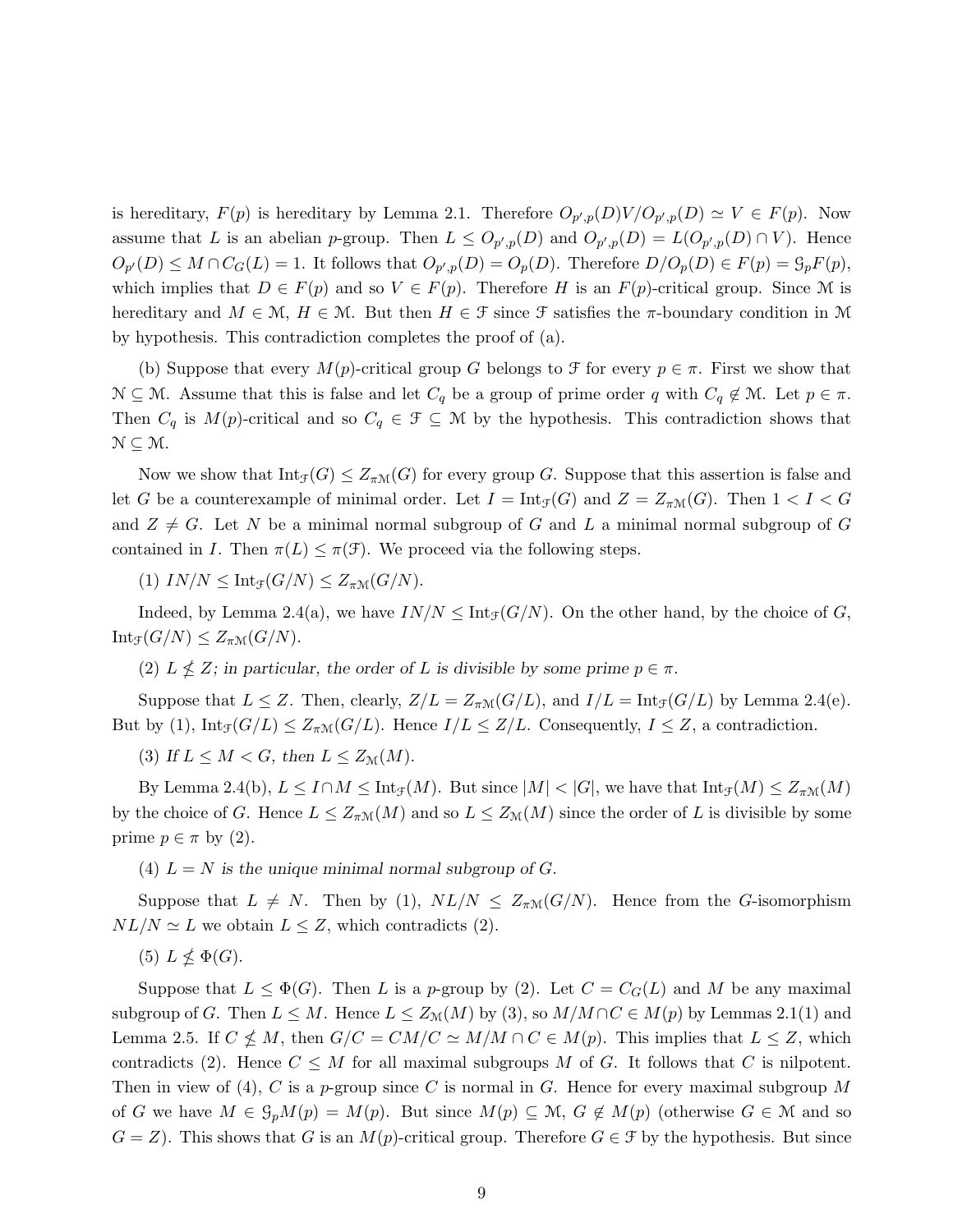$\mathcal{F} \subseteq \mathcal{M}$ , we have  $G \in \mathcal{M}$  and so  $G = Z$ , a contradiction. Thus (5) holds.

(6)  $C = C_G(L) \leq L$  (This follows from (4), (5) and Theorem 15.6 in [\[4,](#page-16-0) Chapter A]).

(7) If  $L \leq M \leq G$ , then  $M \in M(p)$ .

First by (3),  $L \leq Z_{\mathcal{M}}(M)$ . If  $L = C$ , then  $M/L = M/M \cap C \in M(p)$  by Lemma 2.5, which implies that  $M \in \mathcal{G}_pM(p) = M(p)$  since L is a p-group by (2). Now suppose that L is a non-abelian group. Let  $1 = L_0 < L_1 < \ldots < L_n = L$  be a chief series of M below L. Let  $C_i = C_M(L_i/L_{i-1})$ and  $C_0 = C_1 \cap ... \cap C_n$ . Since  $L \leq Z_{\mathcal{M}}(M)$ ,  $M/C_i \in M(p)$  for all  $i = 1,...,n$ . It follows that  $M/C_0 \in M(p)$ . Since  $C = 1$  by (4) and (6), for any minimal normal subgroup R of M we have  $R \leq L$ . Suppose that  $C_0 \neq 1$  and let R be a minimal normal subgroup of M contained in  $C_0$ . Then  $R \leq L$  and  $R \leq C_M(H/K)$  for each chief factor  $H/K$  of M. Thus  $R \leq F(M)$  is abelian and hence L is abelian. This contradiction shows that  $C_0 = 1$ . Consequently,  $M \in M(p)$ .

(8) There exists a subgroup U of G such that  $U \in \mathcal{F}$  and  $LU = G$ .

Indeed, suppose that every maximal subgroup of G not containing L belongs to  $M(p)$ . Then by (7), G is an  $M(p)$ -critical group. Hence  $G \in \mathcal{F}$  by the hypothesis. But then  $I = G$ , a contradiction. Hence there exists a maximal subgroup M of G such that  $G = LM$  and  $M \notin M(p)$ . Take an  $M(p)$ -critical subgroup U of M. Then in view of (7),  $LU = G$  and  $U \in \mathcal{F}$  by the hypothesis.

#### (9) *The final contradiction for (b).*

Since  $L \leq I$  and  $G/L = UL/L \simeq U/U \cap L \in \mathcal{F}$  by (8), it follows from Lemma 2.4(c) that  $G \in \mathcal{F}$ and so  $G = I$ . The final contradiction shows that  $\text{Int}_{\mathcal{F}}(G) \leq Z_{\pi \mathcal{M}}(G)$  for every group G. The second assertion of (b) can be proved similarly. The theorem is proved.

**Proofs of Theorems A and B.** Since  $Z_{\mathcal{F}}(G) \leq Int_{\mathcal{F}}(G)$  by Lemma 2.4(g), the sufficiency is a special case, when  $\mathcal{F} = \mathcal{M}$ , of Theorem C (b). Now suppose that the equality  $Z_{\pi\mathcal{F}}(G) = \text{Int}_{\mathcal{F}}(G)$ holds for each (soluble) group G.

First we show that  $\mathcal{N} \subseteq \mathcal{F}$ . Let F be the canonical local satellite of  $\mathcal{F}$ . Suppose that for some group  $C_q$  of prime order q we have  $C_q \notin \mathcal{F}$ . Let  $p \in \pi$  and  $G = PC_q$ , where P is a simple  $\mathbb{F}_pA$ -module P which is faithful for  $C_q$ . Then  $P = Int_{\mathcal{F}}(G)$  and  $Z_{\mathcal{F}}(G) = 1$  since  $F(p) \subseteq \mathcal{F}$ . This contradiction shows that  $\mathcal{N} \subseteq \mathcal{F}$ .

Now we show that  $\mathcal{G}_{\pi}/\mathcal{F} = \mathcal{F} (\mathcal{S}_{\pi}/\mathcal{F} = \mathcal{F}$ , respectively). The inclusion  $\mathcal{F} \subseteq \mathcal{S}_{\pi}/\mathcal{F}$  is evident. Suppose that  $\mathcal{G}_{\pi'}\mathcal{F} \not\subseteq \mathcal{F}$  ( $\mathcal{S}_{\pi'}\mathcal{F} \not\subseteq \mathcal{F}$ ) and let G be a group of minimal order in  $\mathcal{G}_{\pi'}\mathcal{F} \setminus \mathcal{F}$  (in  $\mathcal{S}_{\pi'}\mathcal{F} \setminus \mathcal{F}$ , respectively). Then  $G^{\mathcal{F}}$  is the unique minimal normal subgroup of G and  $G^{\mathcal{F}}$  is a  $\pi'$ -group. Hence

$$
G^{\mathcal{F}} \leq Z_{\pi\mathcal{F}}(G) = \text{Int}_{\mathcal{F}}(G).
$$

It follows from Lemma 2.4(c) that  $G \in \mathcal{F}$ . This contradiction shows that  $\mathcal{G}_{\pi'}\mathcal{F} = \mathcal{F}(\mathcal{S}_{\pi'}\mathcal{F} = \mathcal{F},$ respectively).

Finally, we show that  $\mathcal F$  satisfies the  $\pi$ -boundary condition (the  $\pi$ -boundary condition in the class S, respectively). Suppose that this is false. Then for some  $p \in \pi$ , the set of all (soluble)  $F(p)$ -critical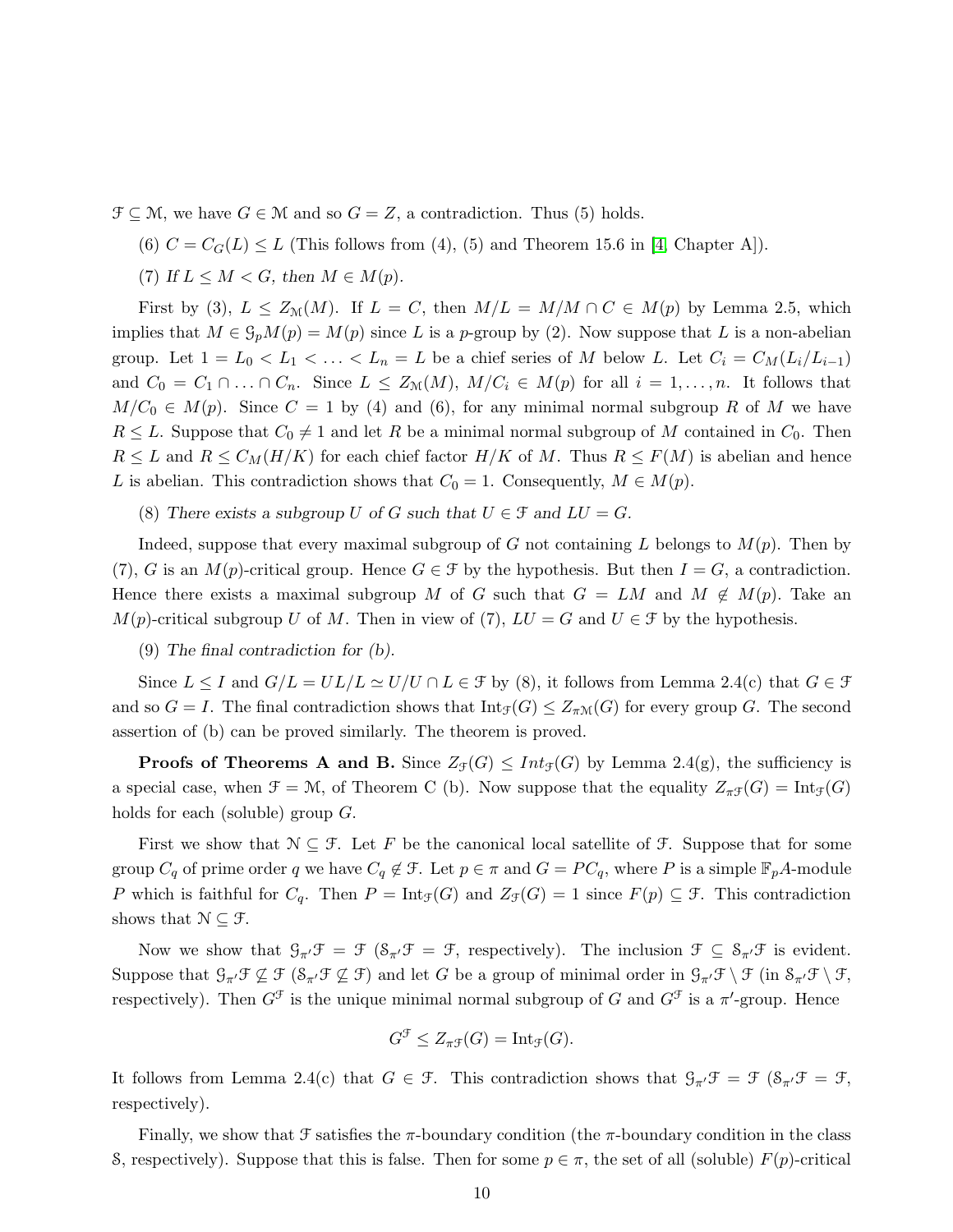groups A with  $A \notin \mathcal{F}$  is non-empty. Let us choose in this set a group A with minimal |A|. Then by Lemma 2.6,  $A^{\mathcal{F}}$  is the unique minimal normal subgroup of G and  $O_p(A) = 1 = \Phi(A)$ . Hence by Lemma 2.10, there exists a simple  $\mathbb{F}_pA$ -module P which is faithful for A. Let  $G = P \rtimes A$  and M be any maximal subgroup of G. If  $P \nleq M$ , then  $M \simeq G/P \simeq A \notin \mathcal{F}$ . On the other hand, if  $P \leq M$ , then  $M = M \cap PA = P(M \cap A)$ , where  $M \cap A$  is a maximal subgroup of A. Hence  $M \cap A \in F(p)$  and so  $M \in \mathcal{G}_p F(p) = F(p) \subseteq \mathcal{F}$ . Therefore P is contained in the intersection of all  $\mathcal{F}$ -maximal subgroups of G. Then  $P \leq Z_{\pi}(\mathcal{G})$  by our assumption on  $\mathcal{F}$ . It follows that  $A \simeq G/P = G/C_G(P) \in F(p) \subseteq \mathcal{F}$ by Lemmas 2.2(1) and Lemma 2.5. But this contradicts the choice of A. Therefore  $\mathcal F$  satisfies the π-boundary condition (F satisfies the π-boundary condition in the class S). The theorems are proved.

In view of Theorems A, B and C we have

**Corollary 3.1**. Let  $\mathcal{F}$  be a hereditary saturated formation with  $(1) \neq \mathcal{F} \neq \mathcal{G}$ . Then the equality *Int*<sub>F</sub>(G) =  $Z_f(G)$  *holds for each group* G *if and only if*  $N \subseteq \mathcal{F}$  *and*  $\mathcal{F}$  *satisfies the boundary condition.* 

**Corollary 3.2**. Let  $\mathcal{F}$  be a hereditary saturated formation of soluble groups with  $(1) \neq \mathcal{F} \neq \mathcal{S}$ . *Then the equality*  $Int_{\mathcal{F}}(G) = Z_{\mathcal{F}}(G)$  *holds for each soluble group* G if and only if  $\mathcal{N} \subseteq \mathcal{F}$ ,  $\mathcal{F}$  satisfies *the boundary condition in the class* S*.*

Note that Corollary 3.2 also follows directly from [\[3,](#page-16-1) Main Theorem].

**Proof of Theorem D.** We will prove the theorem by induction on |G|. If  $G \in \mathcal{F}$ , then

$$
\mathrm{Int}^*_{\mathcal{F}}(G)=G=\mathrm{Int}_{\mathcal{F}}(G).
$$

We may, therefore, assume that  $G \notin \mathcal{F}$ . Let  $I = \text{Int}_{\mathcal{F}}(G)$ ,  $I^* = \text{Int}_{\mathcal{F}}(G)$  and N a minimal normal subgroup of G. Then  $I \leq I^*$ . Hence we may assume that  $I^* \neq 1$ .

(1)  $I^*N/N \leq Int^*_{\mathcal{F}}(G/N)$ .

If  $U/N$  is a non-K-F-subnormal F-maximal subgroup of  $G/N$ , then for some non-K-F-subnormal F-maximal subgroup  $U_0$  of G we have  $U = U_0 N$  by Lemma 2.8(i). Let

$$
\mathrm{Int}_{\mathcal{F}}^*(G/N)=U_1/N\cap\ldots\cap U_t/N,
$$

where  $U_i/N$  is a non-K-F-subnormal F-maximal subgroup of  $G/N$  for all  $i = 1, \ldots, t$ . Let  $V_i$  be a non-K-F-subnormal F-maximal subgroup of G such that  $U_i = V_i N$ . Then  $I^* \leq V_1 \cap \ldots \cap V_t$ . Hence  $I^*N/N \leq \mathrm{Int}^*_{\mathcal{F}}(G/N).$ 

(2) If  $N \leq I^*$ , then  $Int^*_{\mathcal{F}}(G/N) = I^*/N$ .

By Lemma 2.8(i), it is enough to prove that if U is a non-K-F-subnormal F-maximal subgroup of G, then  $U/N$  is a non-K-F-subnormal F-maximal subgroup of  $G/N$ . Let  $U/N \leq X/N$ , where X/N is a non-K-F-subnormal F-maximal subgroup of  $G/N$ . By Lemma 2.8(i),  $X = U_0N$  for some non-K-F-subnormal F-maximal subgroup  $U_0$  of G. But since  $N \leq U_0$ ,  $U/N \leq U_0/N$  and so  $U = U_0$ . Thus  $U/N = X/N$ .

(3) If  $I^* \cap H \leq Int_{\mathcal{F}}^*(H)$  for any subgroup H of G.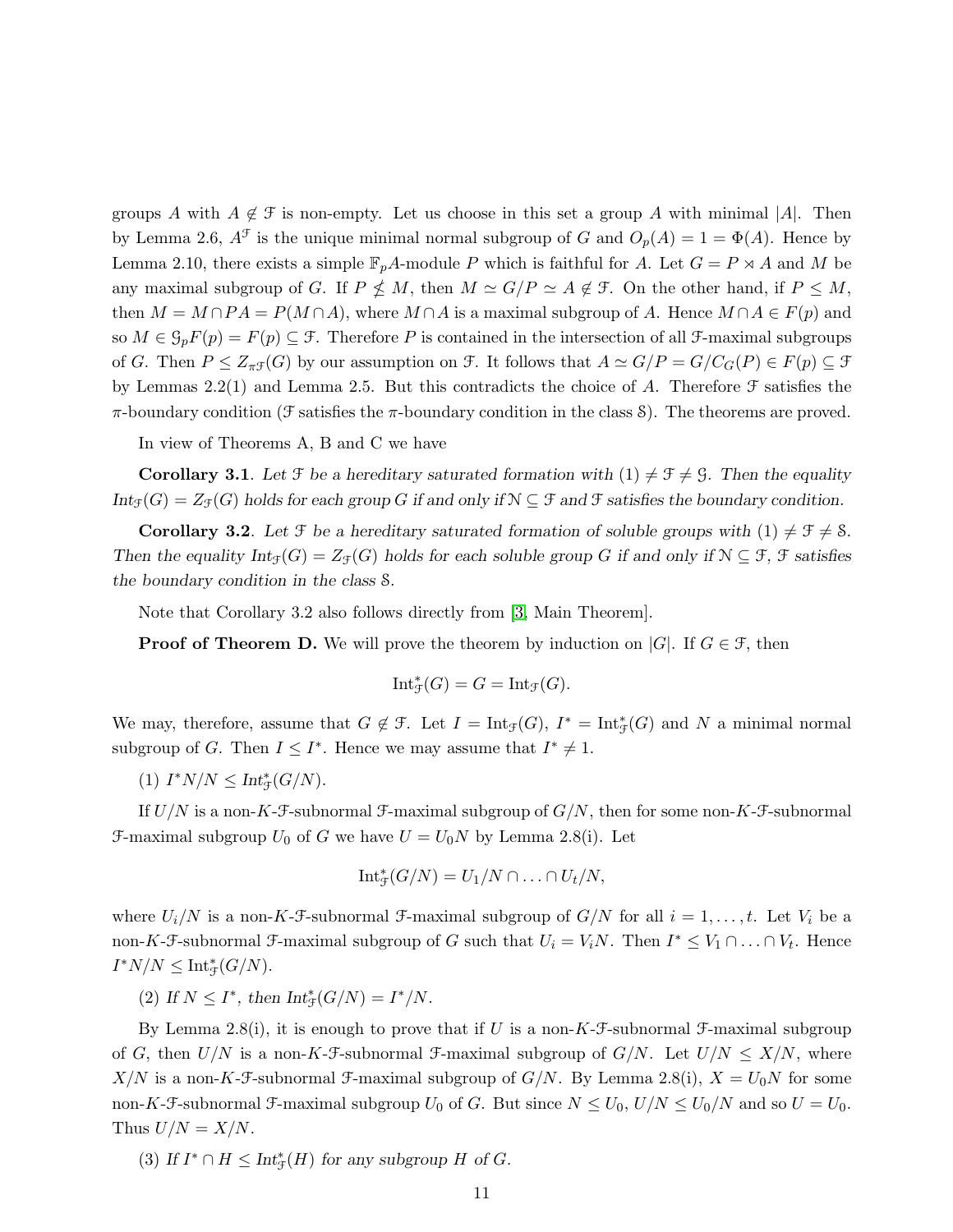Let V be an arbitrary non-K-F-subnormal F-maximal subgroup of H. Then  $V = H \cap U$  for some non-K-F-subnormal F-maximal subgroup U of G by Lemma 2.8(ii). Thus there are non-K-Fsubnormal F-maximal subgroups  $U_1, \ldots, U_t$  of G such that

$$
\mathrm{Int}_{\mathcal{F}}^*(H)=U_1\cap\ldots\cap U_t\cap H.
$$

This induces that  $I^* \cap H \leq \text{Int}_{\mathcal{F}}^*(H)$ .

(4) If  $E = RV$  for some normal subgroup R of G contained in  $I^*$  and  $K$ -F-subnormal subgroup  $V \in \mathcal{F}$ , then  $E \in \mathcal{F}$ .

First note that by (3),  $R \leq Int^*_{\mathcal{F}}(E)$ . On the other hand, by Lemma 2.7(i), V is a K-F-subnormal subgroup of E. Hence we need only consider the case when  $G = E$ . Assume that  $G \notin \mathcal{F}$ . Then  $D \neq 1$ . Let R be any minimal normal subgroup of G. Then  $(DR/R)(VR/R) = G/R$ , where  $DR/R \leq Int^*_{\mathcal{F}}(G/R)$  by (2), and  $VR/R \simeq V/V \cap R \in \mathcal{F}$ . On the other hand, by induction we have  $\text{Int}_{\mathcal{F}}^*(G/R) = \text{Int}_{\mathcal{F}}(G/R)$ , so  $G/R \in \mathcal{F}$  by Lemma 2.4 (d). This implies that R is the only minimal normal subgroup of G and so  $R = G^{\mathcal{F}} \leq \text{Int}_{\mathcal{F}}^{*}(G)$ . Let W be a minimal supplement of R in G. Then  $W \in \mathcal{F}$  by Lemma 2.3(i). Let  $W \leq E$ , where E is an *F*-maximal subgroup of G. If E is not K-F-subnormal in G, then  $R \leq E$ . Thus  $G = RW = RE = E \in \mathcal{F}$ , a contradiction. This shows that E is K-F-subnormal in G. But then there is a proper subgroup X of G such that  $E \leq X$  and either X is normal in G or  $R = G^{\mathcal{F}} \leq X$ . In both of this cases, we have that  $G = RV = RX = X < G$ , a contradiction. Hence we have (4).

*Conclusion.*

Let R be a minimal normal subgroup of G contained in  $I^*$ . If  $R \leq I$ , then  $I/R = \text{Int}_{\mathcal{F}}(G/R)$  by Lemma 2.3(e), and  $I^*/R = \text{Int}^*_{\mathcal{F}}(G/R)$  by (2). Therefore by induction,  $\text{Int}^*_{\mathcal{F}}(G/R) = \text{Int}_{\mathcal{F}}(G/R)$ . It follows that  $I = I^*$ .

Finally, suppose that  $R \nleq I$ . Then  $R \nleq U$  for some *F*-maximal subgroup U of G. It is clear that U is a K-F-subnormal subgroup of G and hence  $E \in \mathcal{F}$  by (4). But then  $E = U$ , which implies  $R \leq U$ , a contradiction. The theorem is proved.

#### 4 Applications and Remarks

Applications of Theorems A, B and D. We say that  $\mathcal F$  satisfies the p-boundary condition if  $\mathcal F$ satisfies the  $\{p\}$ -boundary condition in the class of all groups.

**Lemma 4.1.** Let  $\mathcal{F} = LF(F)$ , where F the canonical local satellite of  $\mathcal{F}$ . Suppose that for some *prime* p we have  $F(p) = \mathcal{F}$ . Then  $\mathcal{F}$  does not satisfy the p-boundary condition.

**Proof.** Indeed, in this case every  $\mathcal{F}\text{-critical group}$  is also  $F(p)\text{-critical}$ .

A group G is called  $\pi$ -closed if G has a normal Hall  $\pi$ -subgroup.

**Proposition 4.2.** The formation  $\mathcal F$  of all  $\pi$ -closed groups satisfies the  $\pi'$ -boundary condition,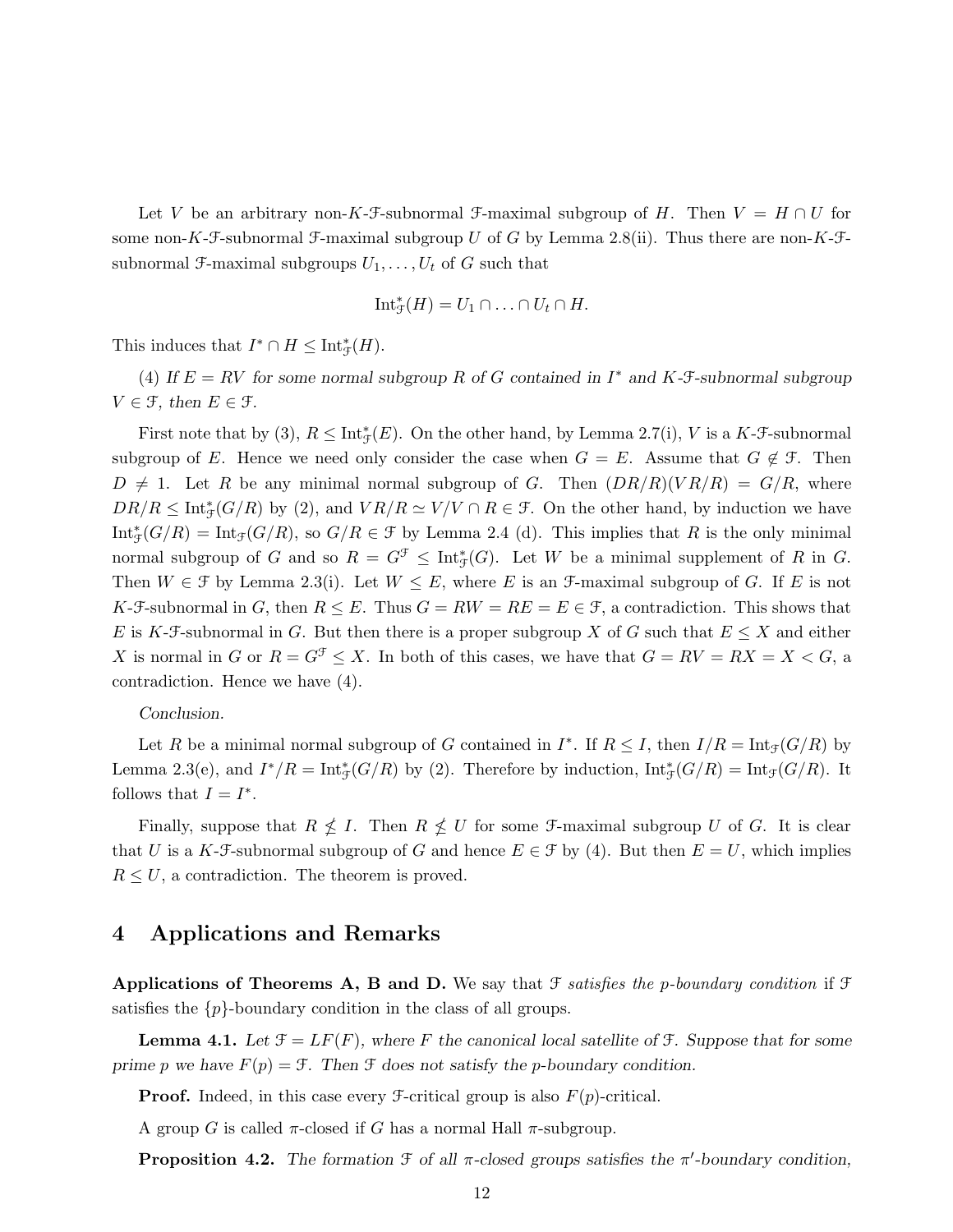*but*  $\mathcal F$  *does not satisfy the p-boundary condition for any*  $p \in \pi$ *.* 

**Proof.** Let  $\mathcal{F} = \mathcal{G}_{\pi} \mathcal{G}_{\pi'}$  be the formation of all  $\pi$ -closed groups, F the canonical local satellite of F. Then  $F(p) = \mathcal{F}$  for all  $p \in \pi$ , and  $F(p) = \mathcal{G}_{\pi'}$  for all primes  $p \in \pi'$  by Theorem 3.1.20 in [\[6\]](#page-16-8). Hence  $\mathcal F$  satisfies the  $\pi'$ -boundary condition and does not satisfy the p-boundary condition for any  $p \in \pi$  by Lemma 4.1.

**Lemma 4.3.** Let  $\{\mathcal{F}_i \mid i \in I\}$  be any set of non-empty saturated formations and  $\mathcal{F} = \cap_{i \in I} \mathcal{F}_i$ .

(1) If for each  $i \in I$ ,  $\mathcal{F}_i$  satisfies the p-boundary condition, then  $\mathcal{F}$  satisfies the p-boundary *condition.*

(2) Suppose that  $I = \{1, 2\}$ ,  $F_i$  is the canonical local satellite of  $\mathcal{F}_i$  and that there is a set  $\pi$  of *primes satisfying the following conditions:*

(a)  $\mathcal{F}_1$  *satisfies the*  $\pi$ -boundary condition, and for any  $p \in \pi$ , we have  $F_1(p) \subseteq \mathcal{F}_2 = F_2(p)$  and *every*  $F_1(p)$ -critical group belongs to  $\mathcal{F}_2$ .

(b)  $\mathcal{F}_2$  *satisfies the*  $\pi'$ -boundary condition, and for any  $p \in \pi'$ , we have  $F_2(p) \subseteq \mathcal{F}_1 = F_1(p)$  and *every*  $F_2(p)$ -critical group belongs to  $\mathcal{F}_1$ .

*Then* F *satisfies the boundary condition.*

**Proof.** (1) Let  $F_i$  be the canonical local satellite of  $\mathcal{F}_i$  and F the canonical local satellite of F. If  $f(p) = \bigcap_{i \in I} F_i(p)$ , then  $F(p) = \mathcal{G}_p f(p)$  by Theorem 3.3 in [\[10,](#page-16-10) Chapter 1]. Now let G be any  $F(p)$ -critical group,  $i \in I$ . Since  $F(p) \subseteq F_i(p)$ , all maximal subgroup of G belongs to  $F_i(p)$ . Hence  $G \in \mathcal{F}_i$  since  $F_i(p) \subseteq \mathcal{F}_i$  and  $\mathcal{F}_i$  satisfies the p-boundary condition. This implies that  $G \in \mathcal{F}$  and therefore  $\mathcal F$  satisfies the *p*-boundary condition.

(2) In this case,  $F(p) = F_1(p)$  for all  $p \in \pi$  and  $F(p) = F_2(p)$  for all  $p \in \pi'$ , where F is the canonical local satellite of F. Hence if  $p \in \pi$  and G is an  $F(p)$ -critical groups, then  $G \in \mathcal{F}$  by hypothesis (a). This shows that  $\mathcal F$  satisfies the  $\pi$ -boundary condition. Similarly we see that  $\mathcal F$ satisfies the  $\pi'$ -boundary condition.

A group G is called p-decomposable if there exists a subgroup H of G such that  $G = P \times H$  for some (and hence the unique) Sylow  $p$ -subgroup  $P$  of  $G$ .

Corollary 4.4. *The formation of all* p*-decomposable groups satisfies the boundary condition.*

**Proof.** Let  $\mathcal{F}$  be the formation of all p-decomposable groups. Then  $\mathcal{F} = \mathcal{G}_{p'} \mathcal{G}_p \cap \mathcal{G}_p \mathcal{G}_{p'}$ . Hence the assertion follows from Proposition 4.2 and Lemma 4.3(2).

From Corollary 4.4 and Theorem A we get

Corollary 4.5. *Let* D *be the intersection of all maximal* p*-decomposable subgroups of* G*. Then* D is the largest normal subgroup of G satisfying  $D = O_{p'}(D) \times O_p(D)$ , and G induces the trivial *automorphisms group on every chief factor of* G *below*  $O_p(D)$  *and a*  $\pi'$ -group of *automorphisms* on every chief factor of G below  $O_{p'}(D)$ .

Since a p-nilpotent group is  $p'$ -closed, the following result directly follows from Proposition 4.2.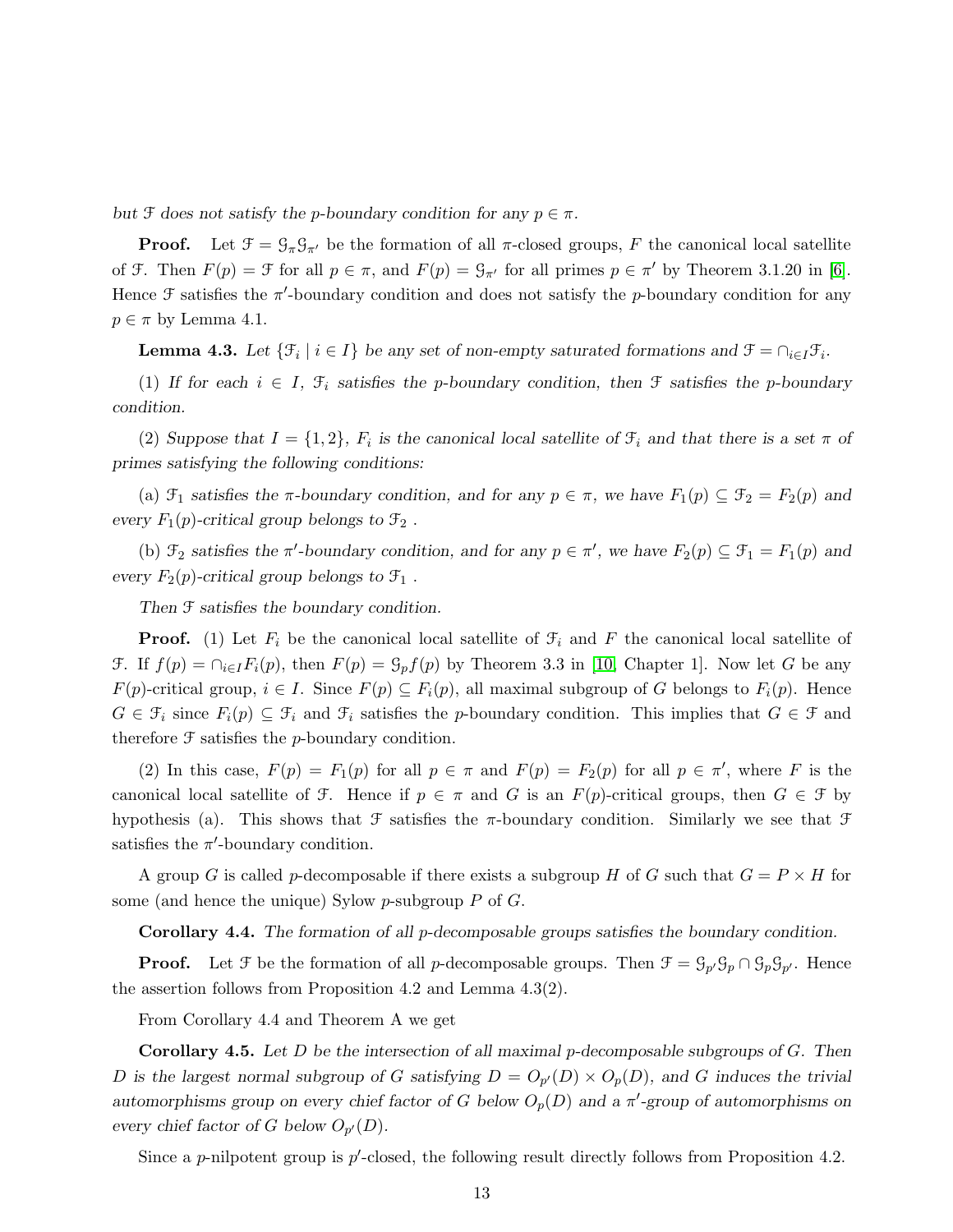Corollary 4.6. *The formation of all* p*-nilpotent groups satisfies the* p*-boundary condition.*

From Corollary 4.6 and Theorem A, we have

Corollary 4.7. *Let* D *be the intersection of all maximal* p*-nilpotent subgroups of a group* G. Then D is the largest normal subgroup of G satisfying  $O_{p'}(D) = O_{p'}(G)$ , and  $D/O_{p'}(G) \le$  $Z_\infty(G/O_{p'}(G)).$ 

Note that another proof of Corollary 4.7 was obtained in the paper [\[3\]](#page-16-1).

**Remark 4.8.** If  $\pi \neq \{2\}$ , then the formation  $\mathcal F$  of all  $\pi$ -supersoluble groups does not satisfy the π-boundary condition. Indeed, let F be the canonical local satellite of F. Then  $F(p) = N_p \mathcal{A}(p-1)$ , where  $\mathcal{A}(p-1)$  is the formation of all abelian groups of exponent dividing  $p-1$  [\[4,](#page-16-0) p.358], for all  $p \in \pi$  and  $F(p) = \mathcal{F}$  for all primes  $q \notin \pi$  (see Example 3.4(e) and Theorem 4.8 in [\[4,](#page-16-0) Chapter IV]). Let  $2 \neq p \in \pi$  and q any prime with q divides  $p - 1$ . Let  $G = Q \rtimes C$ , where C is a group of order p and Q is an  $\mathbb{F}_qC$ -module which is faithful for C. Then G is a non-supersoluble  $F(p)$ -critical groups.

Proposition 4.9. Let  $\mathcal{F} = \mathcal{N}\mathcal{L}$ .

(i) If  $\mathcal L$  is a hereditary saturated formation satisfying the boundary condition in the class of all *soluble groups, then* F *satisfies the boundary condition in the class of all soluble groups.*

(ii) If  $\mathcal L$  is a formation of nilpotent groups with  $\pi(\mathcal L) = \mathbb P$ , then  $\mathcal F$  satisfies the boundary condition.

**Proof.** Let F be the canonical local satellite of F. Then by Lemma 2.9(2),  $F(p) = \mathcal{G}_p \mathcal{L}$  for all primes p. Assume that  $\mathcal F$  does not satisfy the boundary condition ( $\mathcal F$  does not satisfy the boundary condition in the class of all soluble groups). Then for some prime p, the set of all  $F(p)$ -critical (soluble) groups A with  $A \notin \mathcal{F}$  is non-empty. Let G be a group of minimal order in this set. Then  $L = G^{\mathcal{F}}$  is the unique minimal normal subgroup of G and  $O_p(G) = 1 = \Phi(G)$  by Lemma 2.6. First suppose that G is soluble. Then  $L = C_G(L)$  is a q-group for some prime  $q \neq p$  and  $G = L \rtimes M$  for some maximal subgroup M of G with  $O_q(M) = 1$  by [\[4,](#page-16-0) Chapter A, Theorem 15.6]. Let  $M_1$  be any maximal subgroup of M. Then  $LM_1 \in F(p)$ , so  $LM_1 \in \mathcal{H}$  since  $L = C_G(L)$ .

(i) Let L be the canonical local satellite of L. Since  $LM_1 \in \mathcal{L}$ ,

$$
LM_1/O_{q',q}(LM_1) = LM_1/O_q(LM_1) = LM_1/LO_q(M_1) \simeq M_1/M_1 \cap LO_q(M_1 \in L(q) = \mathcal{G}_p L(q).
$$

Hence every maximal subgroup of M belongs to  $L(q)$ . Since  $\mathcal L$  satisfies the boundary condition in the class of all soluble groups, it follows that  $G \in \mathcal{F}$ . This contradiction completes the poof of (i).

(ii) We may suppose that  $M_1$  is a normal maximal subgroup of M. Then  $LM_1 \in F(p)$ , so  $LM_1 \in \mathcal{H}$  since  $L = C_G(L)$ . This implies that  $M_1 = 1$ . Consequently |M| is prime, so  $M \in \mathcal{L}$  since  $\pi(\mathcal{L}) = \mathbb{P}$ . But then  $G \in \mathcal{F} = \mathcal{N}\mathcal{L}$ . Therefore G is not soluble. Let  $q \neq p$  be any prime divisor of  $|G|$ . Suppose that G is not q-nilpotent. Then G has a q-closed N-critical subgroup  $H = Q \rtimes R$  by [\[7,](#page-16-11) IV, Theorem 5.4, where Q is a Sylow q-subgroup of  $H$ ,  $R$  is a cyclic Sylow r-subgroup of  $H$ . Since  $G$  is not soluble,  $H \neq G$ . Hence  $H \leq M \in F(p)$  for some maximal subgroup M of G. Since  $M \in \mathcal{G}_p\mathcal{L}$ ,  $M^{\mathcal{N}} \leq O_p(M)$  and hence  $H^{\mathcal{N}} \leq Q \cap O_p(H) = 1$ . Therefore H is nilpotent. This contradiction shows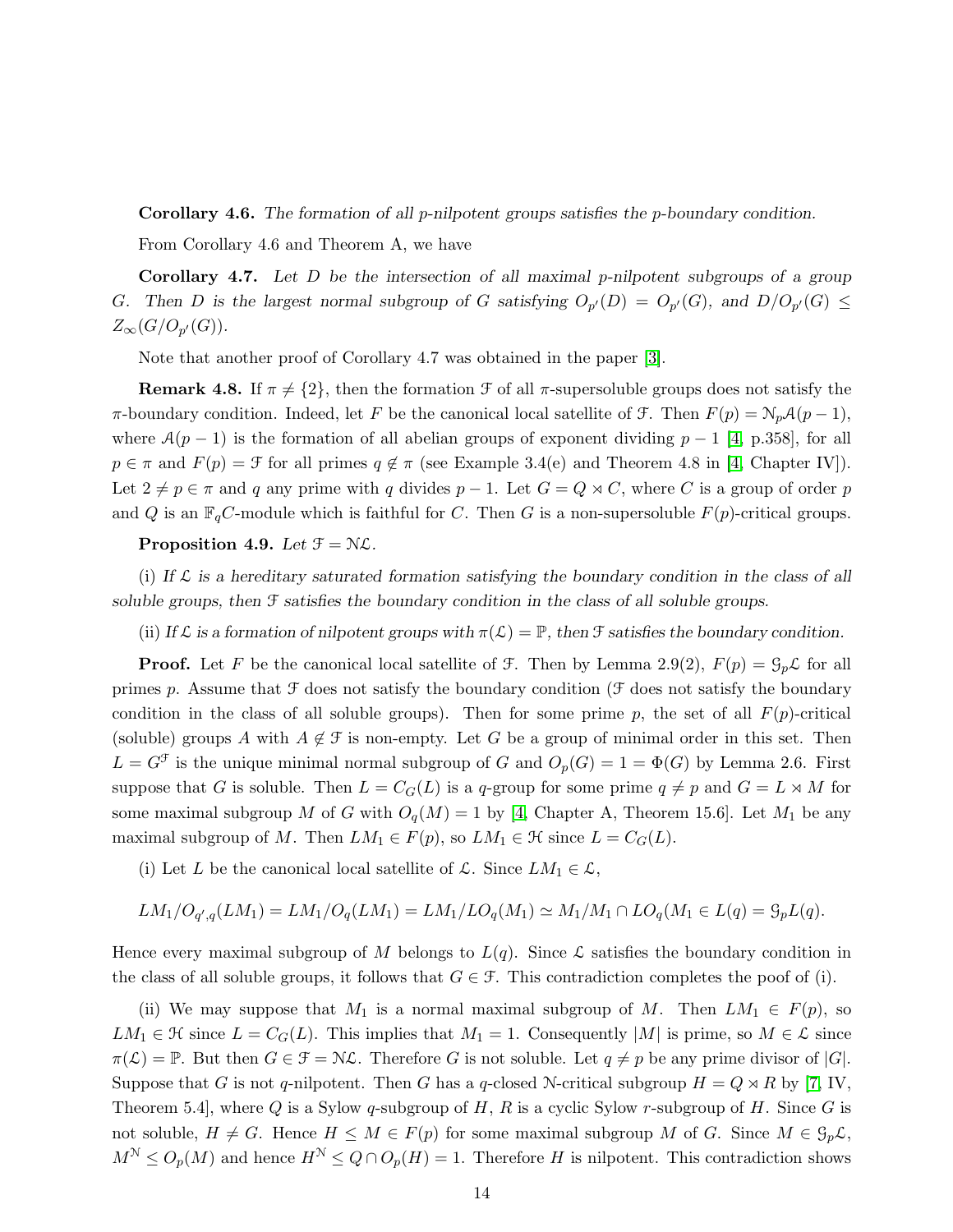that G is q-nilpotent for all primes  $q \neq p$ . This induces that  $G^N$  is a Sylow p-subgroup of G and thereby  $G$  is soluble. This contradiction completes the poof of (ii).

**Remark 4.10.** The condition " $\mathcal{L}$  is a hereditary saturated formation satisfying the boundary condition in the class of all soluble groups" can not be omitted in the Statement (ii). Indeed, let  $\mathcal{F} = \mathcal{N} \mathcal{U}$  and  $G = P \rtimes A_4$ , where P is a simple  $\mathbb{F}_3 A_4$ -module P which is faithful for  $A_4$ . Let F be the canonical local satellite of F. Then  $F(2) = \mathcal{F}_2\mathcal{U}$  by Lemma 2.9 (2). Therefore G is an  $F(2)$ -critical group and  $G \notin \mathcal{F}$ . Thus G does not satisfy the boundary condition in the class of all soluble groups.

Corollary 4.11. Let  $\mathcal F$  be the class of all groups with  $G' \leq F(G)$ . Then  $\mathcal F$  satisfies the boundary *condition.*

From Corollary 4.11 and Theorem A, we obtain

Corollary 4.12. *Let* D *be the intersection of all maximal subgroups* H *of* G *with the property*  $H' \leq F(H)$ . Then D is the largest normal subgroup of G such that  $D' \leq F(D)$  and G induces an *abelian group of automorphisms on every chief factor of* G *below* D*.*

Note that Corollary 4.12 can be also found in [\[3,](#page-16-1) Corollary 7 and Remark 4].

Following [\[4,](#page-16-0) Chapter VII, Definitions 6.9] we write  $l(G)$  to denote the nilpotent length of the group G. Recall that  $\mathcal{N}^r$  is the product of r copies of  $\mathcal{N}$ ;  $\mathcal{N}^0$  is the class of groups of order 1 by definition. It is well known that  $\mathcal{N}^r$  is the class of all soluble groups G with  $l(G) \leq r$ . It is also known that  $N^r$  is a hereditary saturated formation (see, for example, [\[4,](#page-16-0) p. 358]). Hence from Proposition 4.9 we get.

Corollary 4.13. Let  $\mathcal{F} = \mathcal{N}^r \mathcal{L}$  ( $r \in \mathbb{N}$ ), where  $\mathcal{L}$  is a subformation of the formation of all abelian *groups with*  $\pi(L) = \mathbb{P}$ . *Then*  $\mathcal{F}$  *satisfies the boundary condition in the class of all soluble groups.* 

From Proposition 4.9 and Theorem A we get

Corollary 4.14. *Let* D *be the intersection of all maximal metanilpotent subgroups of a group* G*. Then* D *is the largest normal subgroup of* G *satisfying* D *is metanilpotent and* G *induces a nilpotent group of automorphisms on every chief factor of* G *below* D*.*

It is clear that every subnormal subgroup is a K-F-subnormal subgroup as well. On the other hand, in the case, where  $\mathcal{N} \subseteq \mathcal{F}$ , every K-F-subnormal subgroup of any soluble subgroup G is F-subnormal in G. Hence from Theorems D and the above corollaries we get

**Corollary 4.15.** Let  $\mathcal{F}$  be the class of all groups G with  $G' \leq F(G)$ .

(i) The subgroup  $Z_{\mathcal{F}}(G)$  may be characterized as the intersection of all non-subnormal  $\mathcal{F}-$ maximal *subgroups of* G*, for each group* G*.*

(ii) The subgroup  $Z_{\mathcal{F}}(G)$  may be characterized as the intersection of all non- $\mathcal{F}$ -subnormal  $\mathcal{F}$ *maximal subgroups of* G*, for each soluble group* G*.*

Corollary 4.16. *Let* F *be one of the following formations:*

(1) *the class of all nilpotent groups* (Baer [\[1\]](#page-16-4));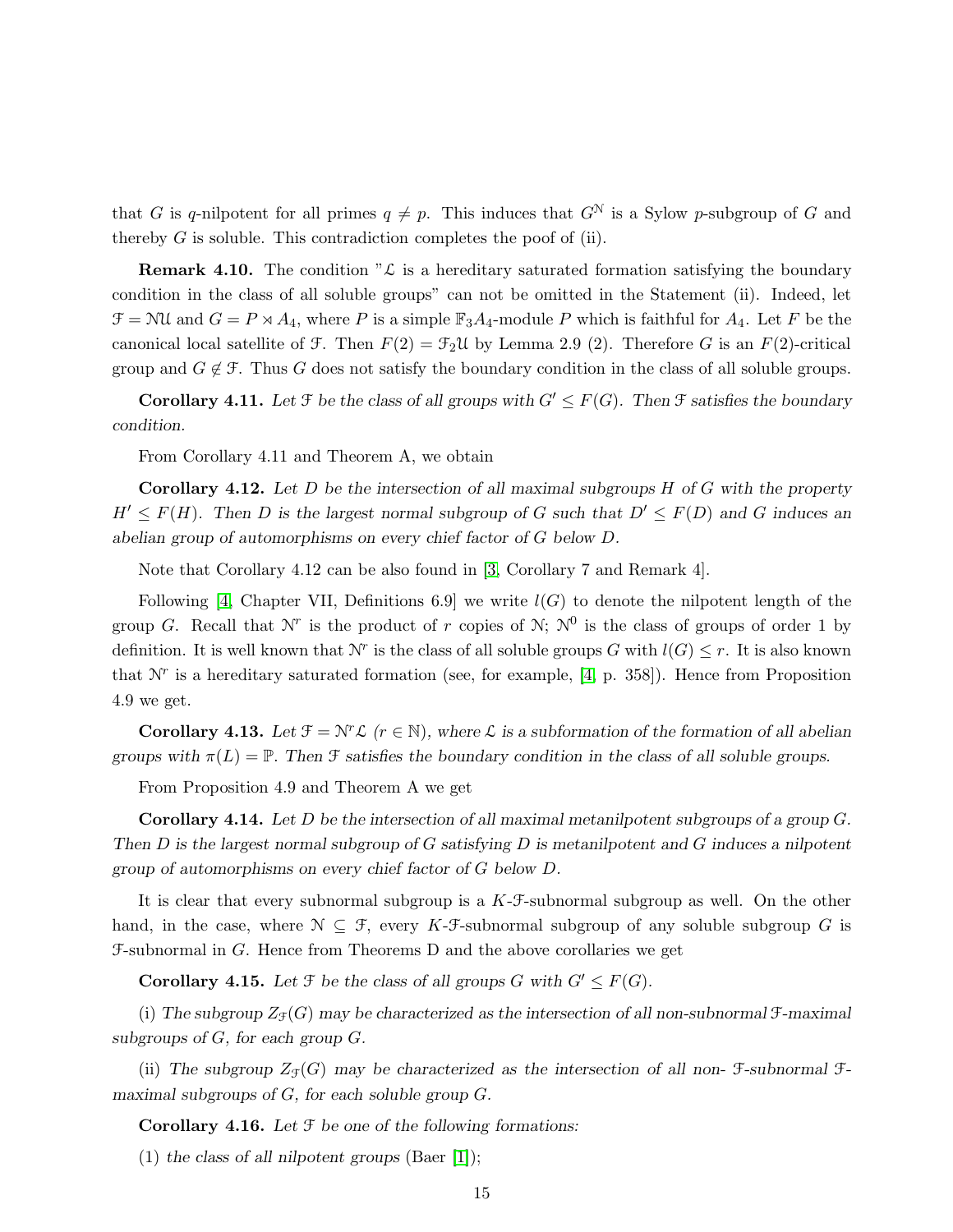- (2) the class of all groups G with  $G' \leq F(G)$  (Skiba [\[13\]](#page-16-3));
- (3) *the class of all* p*-decomposable groups* (Skiba [\[12\]](#page-16-2)).

Then for each group *G*, the equality  $Int_{\mathcal{F}}(G) = Z_{\mathcal{F}}(G)$  holds.

**Corollary 4.17** (Sidorov [\[9\]](#page-16-5)). Let  $\mathcal F$  be the class of all soluble groups G with  $l(G) \leq r$  ( $r \in \mathbb N$ ). Then for each soluble group G, the equality  $Z_{\mathcal{F}}(G) = \text{Int}_{\mathcal{F}}(G)$  holds.

An application of Theorem C (a). Let  $p_1 > p_2 > \ldots > p_r$  be the distinct primes dividing  $|G|$ ,  $P_i$  a Sylow  $p_i$ -subgroup of G. Then G is said to satisfy the Sylow tower property if all subgroups  $P_1$ ,  $P_1P_2, \ldots, P_1P_2 \ldots P_{r-1}$  are normal in G. Every supersoluble group satisfy the Sylow tower property.

**Proposition 4.18.** Let  $\mathcal{F}$  be the formation of all supersoluble groups and  $\mathcal{M}$  be the formation of all groups satisfying the Sylow tower property. Then  $\text{Int}_{\mathcal{F}}(G) \leq \text{Int}_{\mathcal{M}}(G)$  for any group G.

**Proof.** Let F be the canonical local satellite of F. Then  $F(p) = \mathcal{G}_p \mathcal{A}(p-1)$  for primes p (see Remark 4.8). Let G be any  $F(p)$ -critical group satisfying the Sylow tower property. We show that  $G \in \mathcal{F}$ . Let q be the largest prime dividing  $|G|$ , P the Sylow q-subgroup of G. If  $G = P$ , then clearly  $G \in \mathcal{F}$ . Let  $P \neq G$ . Then every Sylow subgroup of G belongs to  $F(p)$ . Hence  $q = p$  and if E is a Hall p'-subgroup of G, then  $E \in \mathcal{A}(p-1)$ . But then  $G \in F(p)$ , a contradiction. Therefore  $G \in \mathcal{F}$ . This shows that  $\mathcal F$  satisfies the boundary condition in M. Hence, in view of Theorem  $C(b)$ , we have  $Int_{\mathcal{F}}(G) \leq Int_{\mathcal{M}}(G).$ 

**Remark 4.19.** If  $\mathcal{F} \subseteq \mathcal{M}$  be hereditary saturated formations, then for every group G we have  $Z_{\mathcal{F}}(G) \leq Z_{\mathcal{M}}(G)$  and  $Z_{\mathcal{F}}(G) \leq \text{Int}_{\mathcal{F}}(G)$  by Lemma 2.4(g). Therefore, if  $\mathcal{F}$  satisfies the boundary condition, then  $\text{Int}_{\mathcal{F}}(G) \leq \text{Int}_{\mathcal{M}}(G)$  for every group G. But, by Remark 4.8, U does not necessarily satisfy the boundary condition. Hence we can not deduce Proposition 4.18 from Theorem A.

**Lemma 4.20.** Let  $\mathcal{F} = LF(F)$  be a saturated formations, where F is the canonical local satellites *of*  $\mathcal{F}$ *. Let*  $\mathcal{M} = \mathcal{F} \cap \mathcal{S}$  *and*  $M$  *the canonical local satellites of*  $\mathcal{M}$ *. Then*  $M(p) = F(p) \cap \mathcal{S}$  *for all primes* p*.*

**Proof.** It is clear that  $\mathcal{M} = LF(F_1)$ , where  $F_1(p) = F(p) \cap \mathcal{S}$  for all primes p. On the other hand, for any p we have  $F_1(p) \subseteq M$ , and  $F_1(p) = \mathcal{G}_p F_1(p)$  since

$$
\mathcal{G}_p F_1(p) = \mathcal{G}_p(F(p) \cap \mathcal{S}) \subseteq F(p) \cap \mathcal{S}.
$$

Hence  $F_1 = M$  is the canonical local satellite of M.

**Lemma 4.21.** Let  $(1) \neq \mathcal{F} = LF(F)$  be a saturated formations and  $\mathcal{M} = \mathcal{F} \cap \mathcal{S}$ . Let  $\pi \subseteq \pi(\mathcal{F})$ . *Then* F *satisfies the boundary condition in the class* S *of all soluble groups if and only if* M *satisfies the boundary condition in* S*.*

**Proof.** Let F and M be the canonical local satellite of the formation  $\mathcal{F}$  and  $\mathcal{M}$ , respectively. Let  $p \in \pi$ . Then  $M(p) = F(p) \cap \mathcal{S}$  by Lemma 4.20. Hence a soluble group G is  $F(p)$ -critical group if and only if G is  $M(p)$ -critical. On the other hand, the group G belongs to F if and only if G belongs to M.